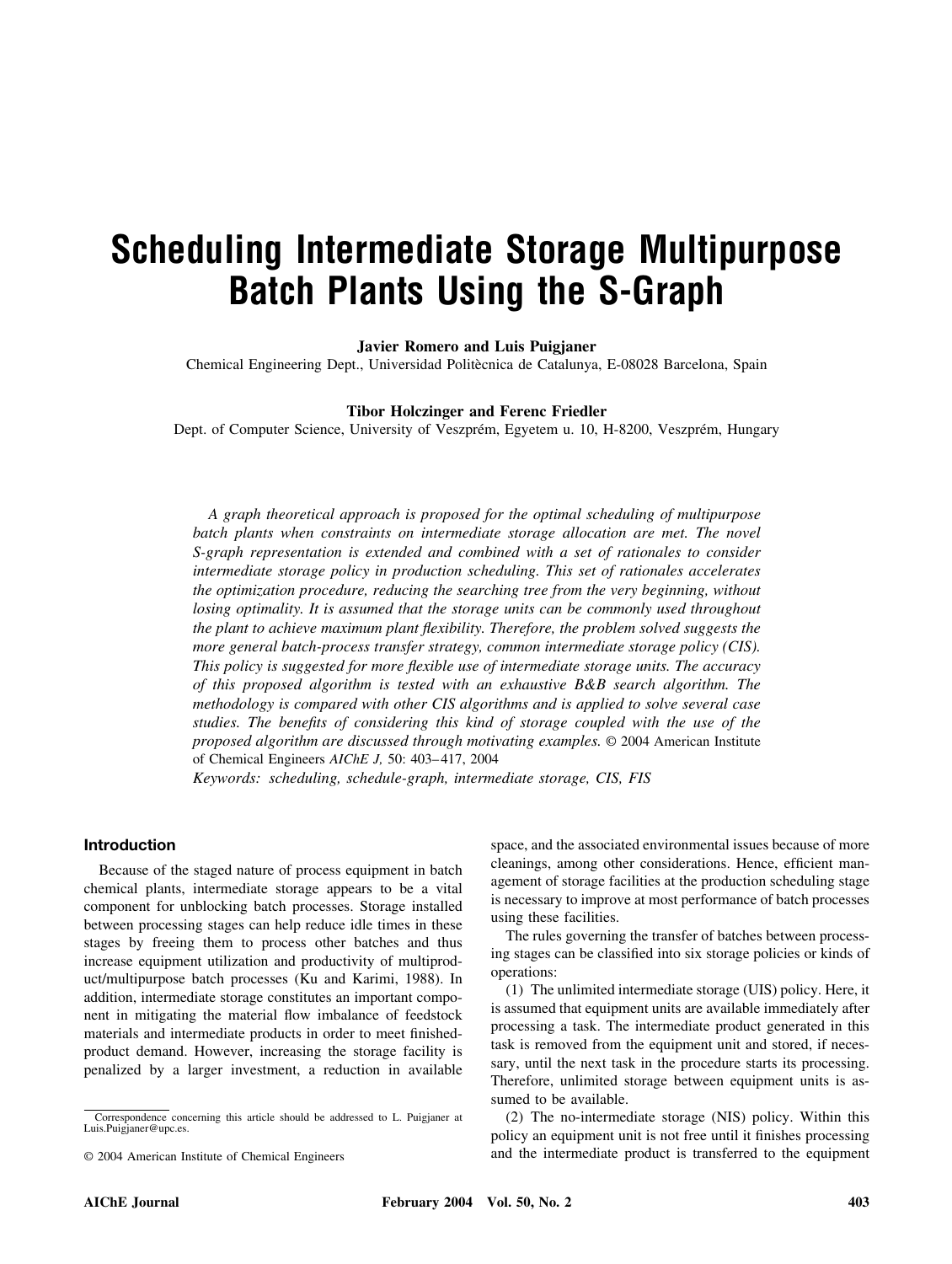

**Figure 1. Process diagram for a CIS multipurpose plant.**

unit assigned to the next task in the procedure. It is not allowed the use of intermediate storage units.

(3) The finite intermediate storage (FIS) policy. Within this policy, finite-capacity storage tanks are available between batch-processing units. The number of them between unit *j* and unit *k* is fixed and given.

(4) The zero waiting (ZW) policy, where all products must be transferred to the next equipment unit immediately after processing.

(5) The mixed intermediate storage (MIS) policy represents a process that combines the four storage policies mentioned in 1–4 at different stages.

(6) The common intermediate storage (CIS) policy was formally defined by Jung et al. (1996) as a new category within the FIS policy. Previous works (Wiede, 1984; Ku and Karimi, 1990) already pointed out that the "classical" definition of the FIS policy was too restrictive for the chemical processing industry. Hence, the "local FIS" and the "shared FIS" policies were defined. In this work, the FIS policy in itself is considered as a fixed interstage (unit) policy (the "local" FIS), and therefore intermediate storage is used between two predetermined equipment units, and not between the units requiring unblocking at a given instant in a schedule. Otherwise, the policy when storage is commonly used throughout the whole process network to accomplish a complete batch plant flexibility [shared FIS, defined by Ku and Karimi (1990)] is the CIS policy. That is, a number of storage units are available in the plant, and each one is shared by several equipment units. Hence, within this policy, intermediate storage will be used by some equipment units as a function of the actual plant requirements, that is, depending on a specific equipment unit requiring unblocking at any given instant. Figure 1 shows a multipurpose plant scheme operating with four equipment units with one common storage unit shared among them.

In the UIS policy, therefore, unlimited storage may be available between every two adjacent units, while in the FIS mode, only finite storage may be present, each storage unit being dedicated to a specific type of equipment. In the NIS policy, there is no intermediate storage available between units. With the ZW policy, intermediate storage is needed only for the simultaneous transfer of intermediates between equipment units. From this point of view, FIS includes both UIS and NIS policies. In addition, the MIS policy can be understood as the FIS system with ZW blocks inserted (Kim et al., 1996).

From a mathematical point of view, it is important to distinguish between the FIS and CIS policies to show the differing

combinatorial complexity of both problems. The aim of the CIS policy is to exploit the flexibility of interstage intermediate storage. The use of intermediate storage units represents a substantial investment in batch-process industries. This investment is compensated for by the large increase in productivity, as it can be used to decouple periodic operations, to moderate the effect of equipment failures, to increase the average equipment unit occupation, and so on. Thus, very often the use of storage units becomes a must in batch-process industries. Besides, it seems wiser, having made such an investment on facilities, to share them among as many equipment units as possible in order to maximize their productivity and flexibility. However, more complex scheduling algorithms and/or strategies are needed. In this scenario, some pieces of equipment would use the intermediate storage unit as a function of the actual plant requirements. Two types of CIS system configuration are looked at, the conventional pipe–valve and pump intermediate-storage system, and the pipeless intermediate storage system.

Production scheduling is an important area in chemical engineering, and it has received significant attention (Reklaitis, 1991; Shah, 1998; Pinto and Grossmann, 1998). But generalpurpose models, based on MILP and MINLP formulations, run out of proportion when trying to solve intermediate storage constrained problems, since the number of different sequences and possible intermediate storage allocations can be much greater than in the case of NIS or UIS policies. Different algorithms, based on MILP formulations, have been reported for the optimal scheduling of multiproduct batch plants under the different transfer policies (Kim et al., 1996; Jung et al., 1996; Ku and Karimi, 1988, 1990). However, very little attention has been paid to the multipurpose case when the FIS or CIS policy is contemplated. Kim et al. (2000) presented an MILP model for optimal scheduling of nonsequential multipurpose batch processes (Voudouris and Grossmann, 1996) with shared finite intermediate storage based on a set of logical constraints. The algorithm presented in this work is in fact a modification of the two coordinate representation methods proposed by Pinto and Grossmann (1995). However, as will be shown later (in Example 3 of this article), the results obtained in the latter work are infeasible because the simultaneous transfer of materials from equipment units to storage units is not confined to the set of logical constraints of their model.

The selection of the representation technique in solving any complex problem like scheduling is of major importance. The widely used State Task Network (STN) representation (Kondili et al., 1993) claims to provide a rigorous representation for solving scheduling problems with intermediate storage. A number of efficient models have been designed based on this representation; Schilling and Pantelides (1996) presented an extension of this representation to manage resources, and Ierapetritou and Floudas (1998) presented a continuous-time representation formulation based on STN, that handled intermediate storage but that only worked well in reduced scenarios. Few computationally efficient algorithms have been specifically developed for the FIS or CIS policies for multipurpose plants based on STN.

A large portion of the most recent research in scheduling relates to the development of mathematical models. In this article, however, we propose a graph-theoretical approach to efficiently solve the scheduling of multiproduct/multipurpose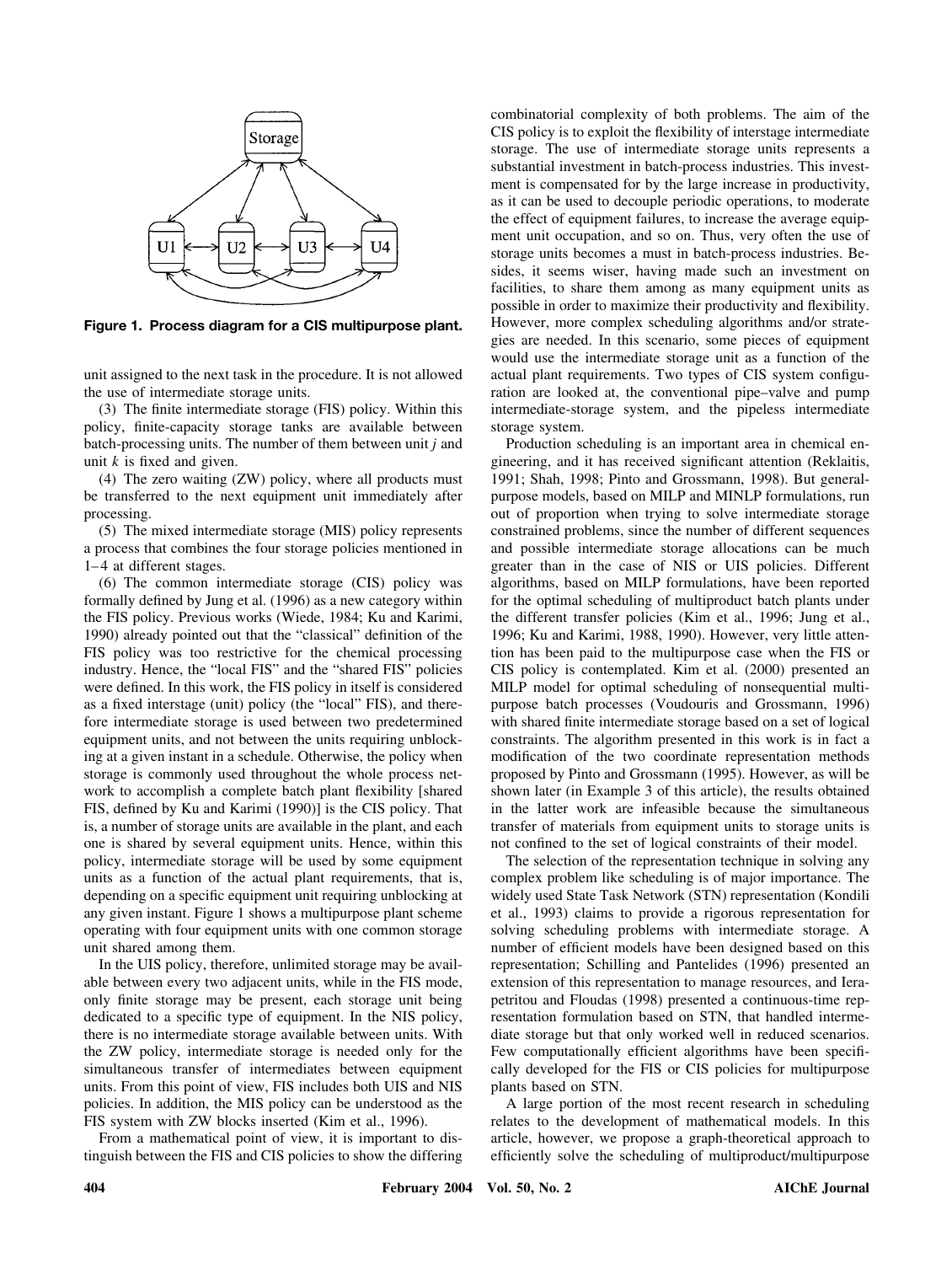batch plants with intermediate storage. The idea of using graph theory to solve scheduling problems has already been explored. Mokashi and Kokossis (2002) proposed the optimization of product distribution lines using graph representations. Here, the S-graph representation recently introduced for solving the scheduling of multipurpose batch plants is extended to consider intermediate storage. The S-graph representation has the advantage of exploiting the problem-specific knowledge from the very beginning to develop efficient algorithms. This representation and the basic algorithm for NIS production scheduling are described at Sanmarti et al. (2002). Holczinger et al. (2002) give and extension of the basic algorithm to consider multiple batches of products in a more efficient way and to handle complex recipes. This technique is successfully used in the present work to derive efficient algorithms for solving scheduling problems under any of the scheduling policies.

The contents of this article are organized as follows. First, the S-graph framework is presented and the basic algorithm for optimal scheduling is introduced. Problem difficulties and formulation are given next. Then, the optimization strategy for production scheduling under CIS policy is presented. Finally, the algorithm performance is tested using cases of different complexity.

### **S-Graph Framework**

Graph-theory often has been used in solving complex combinatorial problems, including scheduling. However, the scheduling applications have been restricted to the general job-shop scheduling problem in the mechanical industry where intermediates can be stored between operations (i.e., the UIS policy is assumed). The S-graph framework is a more sophisticated graph representation that was initially designed to solve the NIS case.

#### *Mathematical formulation of S-graph*

In an S-graph, two classes of arcs, the so-called recipe arcs and schedule arcs, are specified. Therefore, an S-graph is given in the form of  $G(N, A_1, A_2)$ , where  $N, A_1$ , and  $A_2$  denote the sets of nodes, recipe arcs, and schedule arcs, respectively. A nonnegative value,  $c(i, j)$ , that denotes the weight of arc  $(i, j)$ is assigned to each arc. In practice, if an arc is established from node *i* to node *j*, the task corresponding to node *j* cannot start its activity earlier than  $c(i, j)$  time after the task corresponding to node *i* started. Specific types of S-graphs are identified for a recipe (that is, recipe graph) and for a schedule of all tasks (i.e., schedule graph).

*Recipe Graph.* A recipe defines the order and type of tasks, the material transfer between them, and the set of plausible equipment units for each task. This type of information should be represented by the graph of a recipe.

Let one node be assigned to each task (task node) and one to each product (product node). An arc is established between the nodes of consecutive tasks and from the nodes of tasks generating the products to the corresponding product node, which is the associated weight specified by the processing times of the tasks. If more than one batch of products is to be produced, the task nodes, the product nodes, and the arcs are multiplied appropriately. The resultant graph is called a task network, where  $N_t$  and  $N_p$  denote the set of its task nodes and product



Optimal UIS schedule-graph

Infeasible NIS schedule-graph

**Figure 2. Optimal UIS and its corresponding NIS policies S-graph representation of a batch process.**

nodes, respectively  $(N_t \Pi N_p = \emptyset)$ . This task network can be used as a recipe graph, assuming the incoming arcs of a node express that the inputs of the corresponding task must be available simultaneously.

*Schedule Graph.* A specific S-graph, termed schedule graph, is introduced to describe a single solution of a scheduling problem; one schedule graph exists for each feasible schedule of the problem. S-graph  $G'(N, A_1, A_2)$  is called a schedule graph of recipe graph  $G(N, A_1, \emptyset)$ , if all tasks represented in the recipe graph have been scheduled by taking equipment-task assignments into account. By an appropriate search strategy, the schedule graph of the optimal schedule can be effectively generated, as will be shown later.

The formal definition of schedule graph and the axioms that  $G'(N, A_1, A_2)$  must satisfy in the NIS case have been presented elsewhere (Sanmarti et al., 2002).

# *S-graph representation for nonintermediate and unlimited intermediate storage policies*

When no intermediate storage is available (NIS case), an equipment unit is not free after processing a task until the material stored in it has been transferred to the equipment unit assigned to the next task in the recipe. Arc or arcs express these additional constraints imposed by the NIS policy. Each arc of a schedule graph that does not belong to its recipe graph is a schedule arc. Let  $\tau_i$  denote the set of tasks that follow task *j* according to the recipe. If equipment unit  $E_i$  is assigned to task *j* and after completion to task *k*, then a zero-weighted arc (or an arc whose weight is equal to the length of the changeover time, if applicable) is established from each element of  $\tau_i$  to  $k$ . This kind of arc is called here an *NIS schedule* arc.

For the UIS case, the sequence of tasks to be processed can be represented in a graph (Adams et al., 1988) where the task sequence of all equipment units is defined by a set of conjunctive arcs that connect the tasks assigned to the same equipment unit. If equipment unit  $E_i$  is assigned to task  $j$ , and after completion to task  $k$ , an arc, whose weight equals the processing time plus the changeover time of the tasks, if applicable, is established from *j* to *k*. This kind of arc is called here a *UIS schedule arc.*

A feasible schedule for the UIS transfer policy may be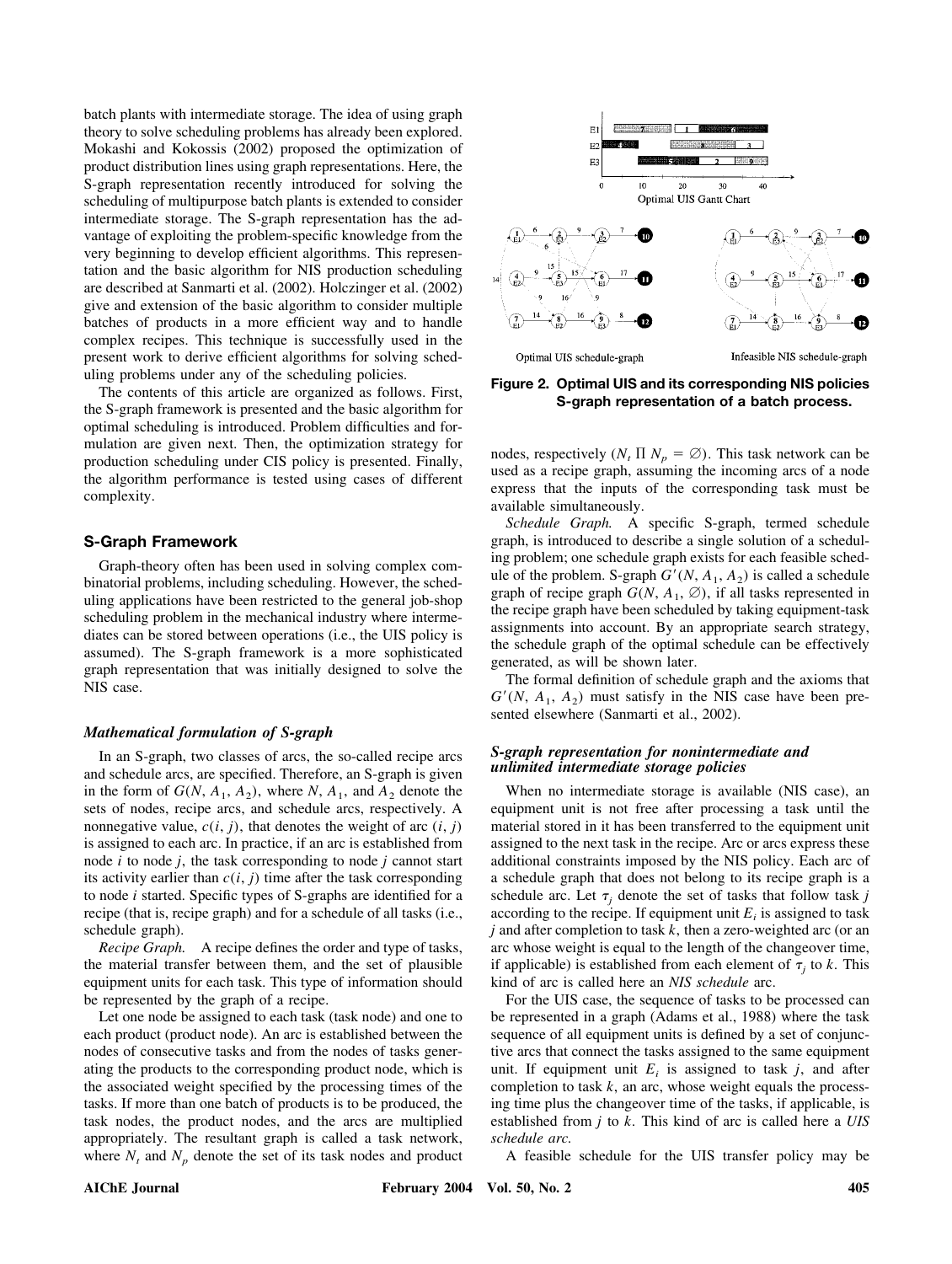

**Figure 3. Extended S-graph representation: PT is the task processing time, and TT the transfer times.**

infeasible for the NIS case. For instance, Figure 2 shows an optimal Gantt chart for UIS policy, but infeasible for NIS policy. This Gantt chart shows that the transfer of material from equipment unit E1 (task 1) to equipment unit E3 (task 2) simultaneously to the transfer from E3 (task 5) to E1 (task 6) can only be performed if an intermediate storage unit is available to store one of the products while the other is being transferred. The correspondent NIS schedule graph is shown (note that NIS schedule arcs are used). Here two cycles in the graph identify infeasibility. Figure 2 also shows the schedule graph of the same sequence of equipment units, but scheduled with UIS schedule arcs. This sequence is now feasible (not cyclic).

# *Basic algorithm for optimal scheduling*

The recipe graph of a scheduling problem is always a subgraph of any of its schedule graphs with identical sets of nodes. Extending the recipe graph with arcs in all possible ways by taking into account the set of axioms reported in a previous work (Sanmarti et al., 2002) and constraints on the assignments, can therefore result in all schedule graphs. Consequently, all schedule graphs and the related assignments can be generated in a finite number of steps. This graph generation can be performed conveniently by a branch and bound (B&B) algorithm, where an equipment unit is assigned to a task and the order of this task is determined in each branching step. In this article the B&B of the basic representation is extended in order to consider common storage units.

#### **Extension of the S-Graph Representation to Consider Intermediate Common Storage**

In most batch chemical processes, intermediate storage units are or may be used to increase process flexibility. The CIS policy may include the FIS policy. This is the case when the common storage inlets and outlets are connected to only one equipment unit. Therefore, when solving the CIS policy we are also considering the UIS, NIS, and FIS policies.

Within the CIS policy, an equipment unit is not free after processing a task until the material stored in it has been transferred either to the equipment unit assigned to the next task in the recipe or, if necessary and possible, to an intermediate storage unit.

#### *Problem definition*

Five types of information may define a multipurpose batchscheduling problem when some interstage storage (IS) is pos-

sible: (a) the recipe of each product, (b) tasks to equipment units assignment, (c) the amount to be produced per product, (d) task to intermediate storage units assignment, and (e) the equipment units to intermediate storage units assignment. The first-three describe the basic scheduling problem. The task to intermediate storage assignment refers to the type of materials that each intermediate storage unit can store. The equipment unit to storage unit assignment describes the physical connectivity (hence, flexibility) of the common storage units.

*Common Storage Description.* The new required information related to the IS policy is the equipment to intermediate storage assignment and the task to intermediate storage assignment. The equipment to intermediate storage assignment information is included at:

(1) The set  $ISO<sub>k</sub>$  of intermediate storage units *IS* to which each equipment unit *k* can transfer its intermediate products (output materials).

(2) The set  $ISI_k$  of intermediate storage units *IS* from which raw materials can be transferred to equipment unit *k* (input materials).

This information might be enough to properly model the common storage connectivity from a single inlet– outlet to the multiple inlet–multiple outlet intermediate storage unit (Canton et al., 1999).

Specific information should also be given about each intermediate storage:

(1) The storage capacity of each intermediate storage *IS*.

(2) The intermediate storage policy, that is, if the intermediate storage is dedicated (used only by one material), shared (can be used by more than one material at the same time), or shared exclusive (can be used a long time by different materials, but only a single material can be in the storage unit at a time).

(3) Tasks to intermediate storage assignment; that is, which type of tasks can or cannot transfer their intermediates to each common storage unit *IS*.

We can assume that the task to intermediate storage assignment is somehow incorporated into the equipment to intermediate storage assignment. It is also assumed that if an equipment unit is connected to a storage unit, this storage can store its intermediate products. We will also assume that storages are shared exclusively, as this is the most typical situation found in chemical plants.



**Figure 4. S-graph representation of UIS and NIS policy of a batch process.**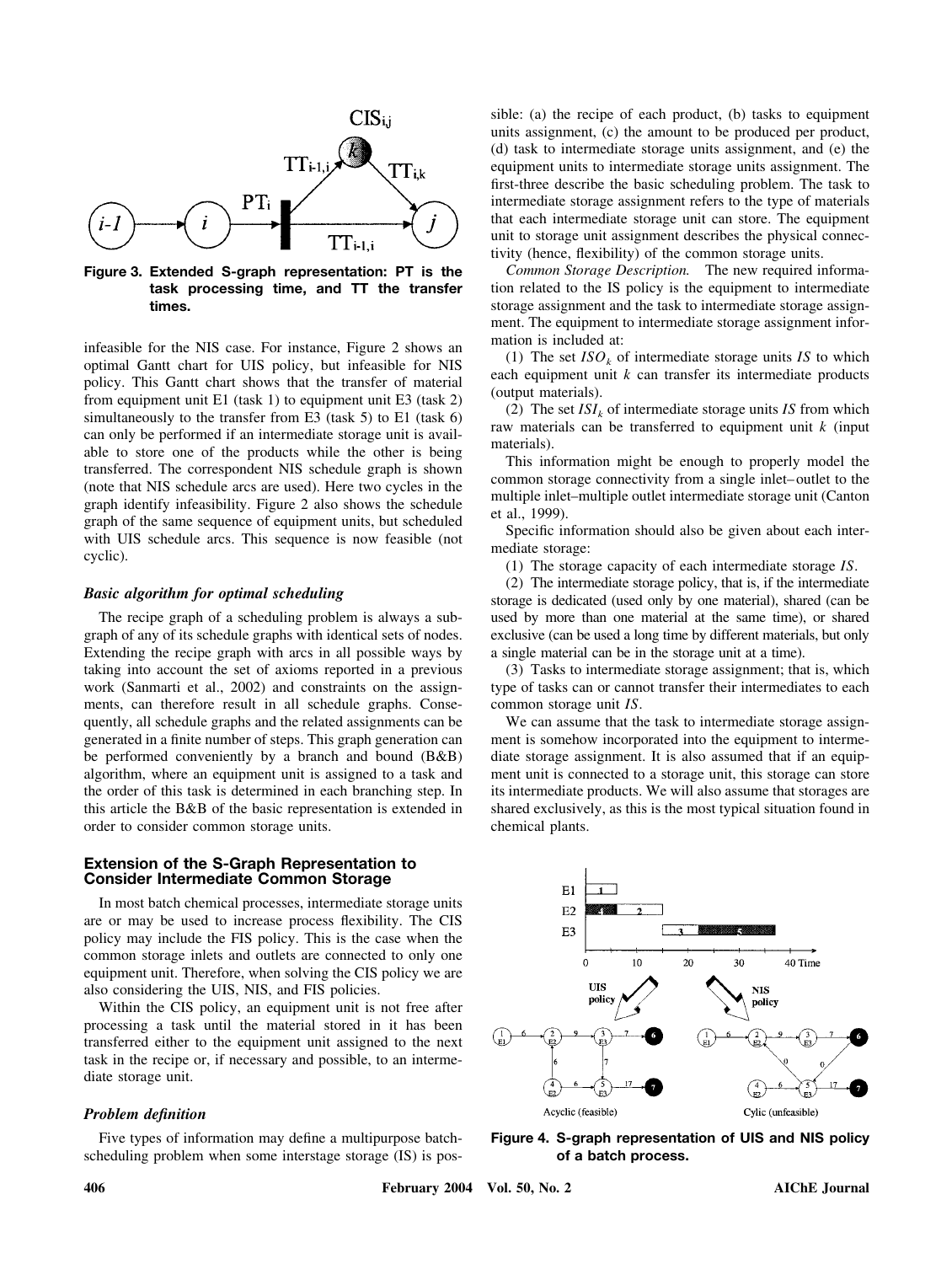

**Figure 5. Feasible schedule graph of the case in Figure 4 thanks to the introduction of an intermediate storage; C-type nodes are omitted.**

*Storage Representation in the S-Graph.* When scheduling batch processes with storage facilities, not only is the sequence of batches decided but so is which route will be used to carry out each batch. Therefore, a kind of mixture of scheduling and synthesis problem is solved. When common storage is considered, the recipe graph should define the order and type of tasks, the set of equipment units of each task, and the feasibility of using an intermediate storage between two adjacent tasks. Since conventional graphs are unable to uniquely represent process structures in synthesis (Friedler et al., 1992), a new type of node will have to be added to the basic representation in order to fully describe the possibility of storage.

In the S-graph representation, tasks are identified by a circle designating the so-called T-type node and products are marked by a dark circle designating the so-called P-type node. In the extended S-graph that considers common storage, the transfer rules between tasks are denoted by a simple arc if no intermediate storage is used or by a gray circle if storage is used, but also designating a T-type node. In order to represent the chance of choosing between these two paths (one using intermediate storage and the other not) the so-called C-type nodes, designated by black boxes, are introduced. Figure 3 shows the extended recipe-graph of a recipe in which material between nodes *i* and *j* can be transferred either directly or, if necessary, using the set of common storages  $CIS_{i,j}$ . The set,  $CIS_{i,j}$ , is defined as a function of the set of intermediate storage units from which task  $j$  can transfer its raw materials,  $ISIT_j$ , and the set of intermediate storage units to which task *i* can transfer its intermediate products, *ISOT*<sub>i</sub>:

$$
CIS_{i,j} = (ISOT_i \ \ \bigcap \ \ ISIT_j). \tag{1}
$$





#### *Set of rationales for storage unit necessity and possibility*

In order from the outset to reduce the number of partial problems ending in infeasible alternatives derived from using the intermediate storage, a set of rational rules is defined. Such rationales are based on problem-specific knowledge and on the fact that the S-graph is able to exploit this practical insight. This set of concepts will later help to accelerate the optimization procedure by rejecting nonoptimal and nonfeasible solutions before exploring them.

*Necessity of Intermediate Storage Rationale.* It is easy to determine when an intermediate storage is necessary in a specific schedule graph. Axiom SG1 is established from the basic S-graph representation (Sanmarti et al., 2002). This axiom is true for any scheduling policy.

*Axiom SG1.* A sequence of tasks is feasible if its (partial) schedule graph representation is noncyclic.

However, as has been previously established, a sequence of tasks may not be feasible in the NIS policy but feasible in the UIS or CIS policy. Figure 4 shows a Gantt chart of a feasible UIS (or maybe CIS) policy, but one that is infeasible within the NIS policy. Their S-graph representation under UIS and NIS



**Figure 7. Possibility of intermediate storage unit use. PT is the task processing time, TT the transfer time and SU, the setup time of an equipment unit.**

The *overlapping\_checking* **arc is represented by a dashed arc.**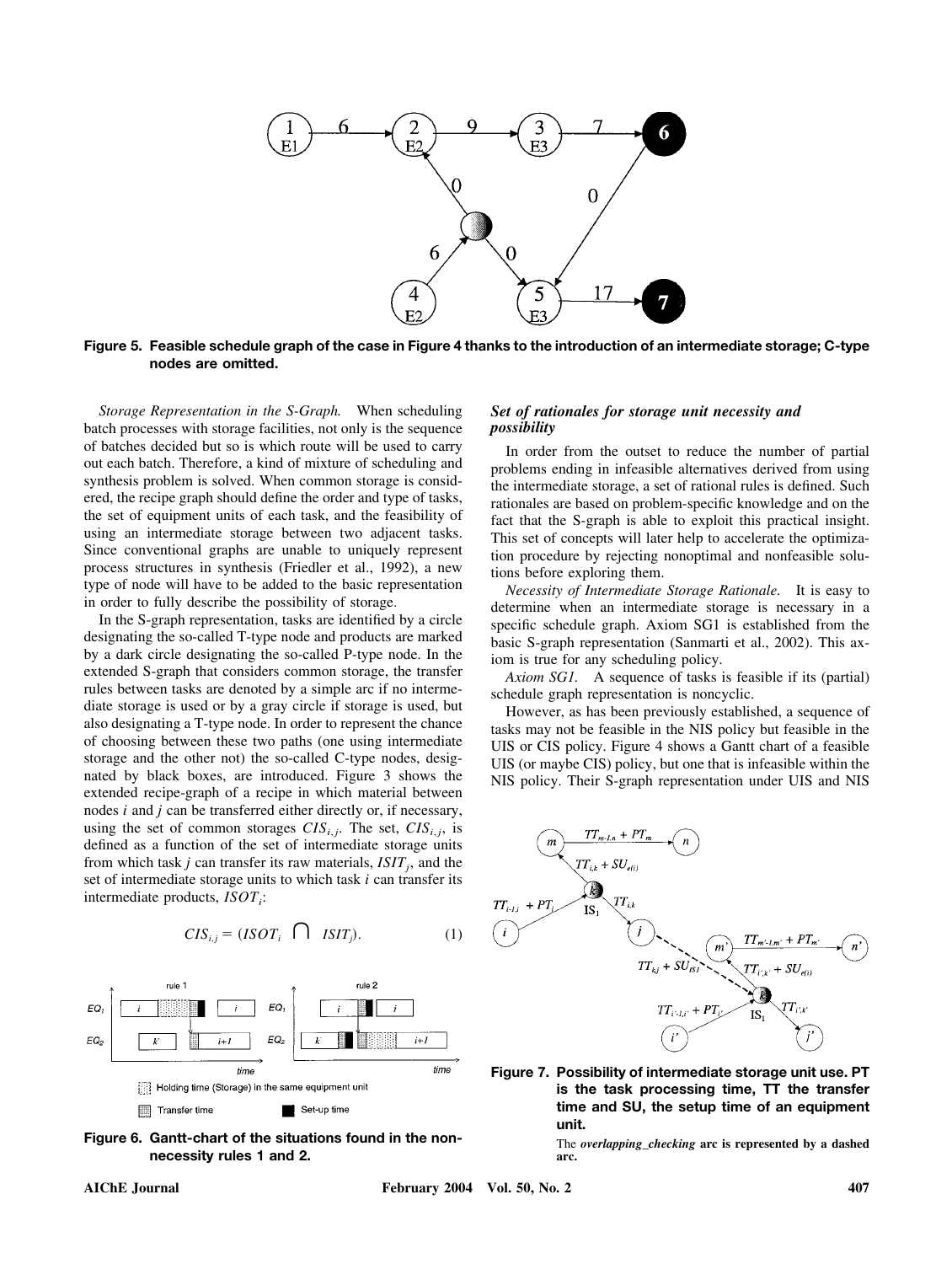

**Figure 8. Case where the addition of** *overlapping- \_checking* **arcs does not generate a cycle but modifies makespan.**

policy is also shown. From this representation it can be seen how a cycle in the NIS case identifies infeasibility.

Figure 5 shows that the cycle detected at the NIS case of Figure 4 is broken by using intermediate storage.

Hence, an infeasible solution at NIS might be transformed into a feasible one by introducing intermediate storage. Using a cycle-detection algorithm, it can be detected when an infeasible (partial) schedule can be transformed into a feasible one by introducing intermediate storage. Proposition 1 defines this feasibility.

*Proposition 1.* Given the set  $\Theta$  of nodes that form a cycle  $\mathscr{C}$  in an S-graph  $G(N, A_1, A_2)$ . If for any schedule arc  $(i, j)$   $(i, j)$  $j \in \text{T}$ , *i*,  $(i - 1)$  belongs to  $\Theta$ , then the S-graph  $G(N, A_1, A_2)$ is not infeasible because of the precedent node of unavailability of storage.

*Demonstration.* A cycle in an S-graph defines infeasibility. This infeasibility may be disabled using intermediate storage. In the extended S-graph representation, the intermediate storage path implies to change a schedule arc starting at node *i* (representing a task that can be performed by an equipment unit) to one starting at node *is* (representing an intermediate storage that can be performed by a storage unit). As the *is* node is connected to node  $i - 1$ , if node  $i - 1$  also belongs to the original set of cycle nodes, the cycle will not be broken by introducing the intermediate storage. If this happens for all schedule arc  $(i, j) \in \Theta$ , then the infeasibility is not caused by lack of storage. Hence, if arc  $(i, j)$  does not exist, cycle  $\mathscr C$  will not be broken if a common storage is available. On the other hand, the S-graph can be transformed into a feasible one introducing, if possible, a new T-type node representing intermediate storage.

*Nonnecessity of Intermediate Storage Rules.* By using a set of rules, it can be known when an intermediate storage being used in a schedule graph is not necessary, either because we can directly transfer intermediates to the next processing unit or because we can store the intermediates in the same processing unit or in the following prior next processing stage. Let *i* be a batch stage of recipe  $\alpha$ , let  $i + 1$  be the next stage to *i* of recipe  $\alpha$ . Let *j* be the next stage scheduled in the same equipment unit as *i* in the schedule. Let  $k^-$  be the preceding stage scheduled in the same equipment unit as  $i + 1$ , and let *k* be the following

stage in the recipe,  $\alpha'$ , to  $k^-$ . This set of rules can be summarized as follows.

(1) If the earliest scheduled starting time of  $i + 1$  plus the transfer time and setup time required by task *i* is smaller than the latest starting time of  $j$ ,  $i$  can transfer its intermediate products to task  $i + 1$  without having to use an intermediate storage, because if necessary it can store them in the same equipment unit of *i*. Figure 6 (rule 1) shows this situation.

(2) If the earliest scheduled finishing time of  $k^-$  plus its required transfer time and setup time, to transfer its intermediates to *k*, is smaller than the latest finishing time of *i*, *i* can also transfer its intermediates to task  $i + 1$  without having to use any external intermediate storage unit. Figure 6 (rule 2) shows this situation.

(3) If there is no task using the same equipment unit as *i* scheduled after  $i \in J$  *j*), or there is no task using the same equipment unit as  $i + 1$  ( $\exists k$ ), then there is no requirement for intermediate storage.

However, this set of rules does not recognize the necessity of using intermediate storage when a set of equipment units transfer their intermediates one to the other simultaneously. For instance, if in Figure 6,  $k^-$  would be the preceding task in a recipe to *j*, the transfer represented would be impossible without the aid of external intermediate storage. Nevertheless, the necessity of the intermediate storage rule presented before will help to determine when this rule does not recognize this situation. Combining both, it can be known which nodes of a given schedule graph require intermediate storage for transferring their intermediates.

*Possibility of Intermediate Storage Rationale.* A node can use intermediate storage when transferring its intermediates from task *i* to task *j* if  $CIS_{i,j} \neq \emptyset$ .

On the other hand, given a schedule graph, it easily can be checked if the use of common intermediate storage overlaps. This checking can be performed by adding arcs from node *j* where the *i*th use of an intermediate storage discharges its products to the node of the  $(i + 1)$ -th use of this storage. These arcs are called *overlapping\_checking* arcs. Figure 7 shows an instance of this arc: dashed-arc from node  $j$  to node  $k'$ . This arc checks whether task *i'* tries to storage its intermediates when intermediates from *i* are still in storage unit *IS*1. The weight of this arc is the transfer time required to transfer the intermediate back to the equipment unit of task *j* plus the setup time required to prepare the storage unit for the next intermediate product.

After adding all the possible *overlapping\_checking* arcs between two consecutive uses of each intermediate storage unit, we find the following situations:

(1) No cycle is generated, but makespan is affected after the *overlapping\_checking* arcs addition. In this case, the problem is feasible.

(2) A cycle is generated, then the problem is infeasible because of overlapping storage unit use. The only way to avoid the overlapping is to remove the *IS* uses.

(3) No cycle is generated, but makespan is affected after the arc addition. Figure 8 shows this situation. In this case, this means that the schedule graph overlaps the *IS* use, but this overlap is avoided by dragging some batches with an effect on production makespan. In this situation, there is uncertainty in the schedule-graph information as to which IS is, in fact, being used first. Hence, both *IS* use orders should be considered.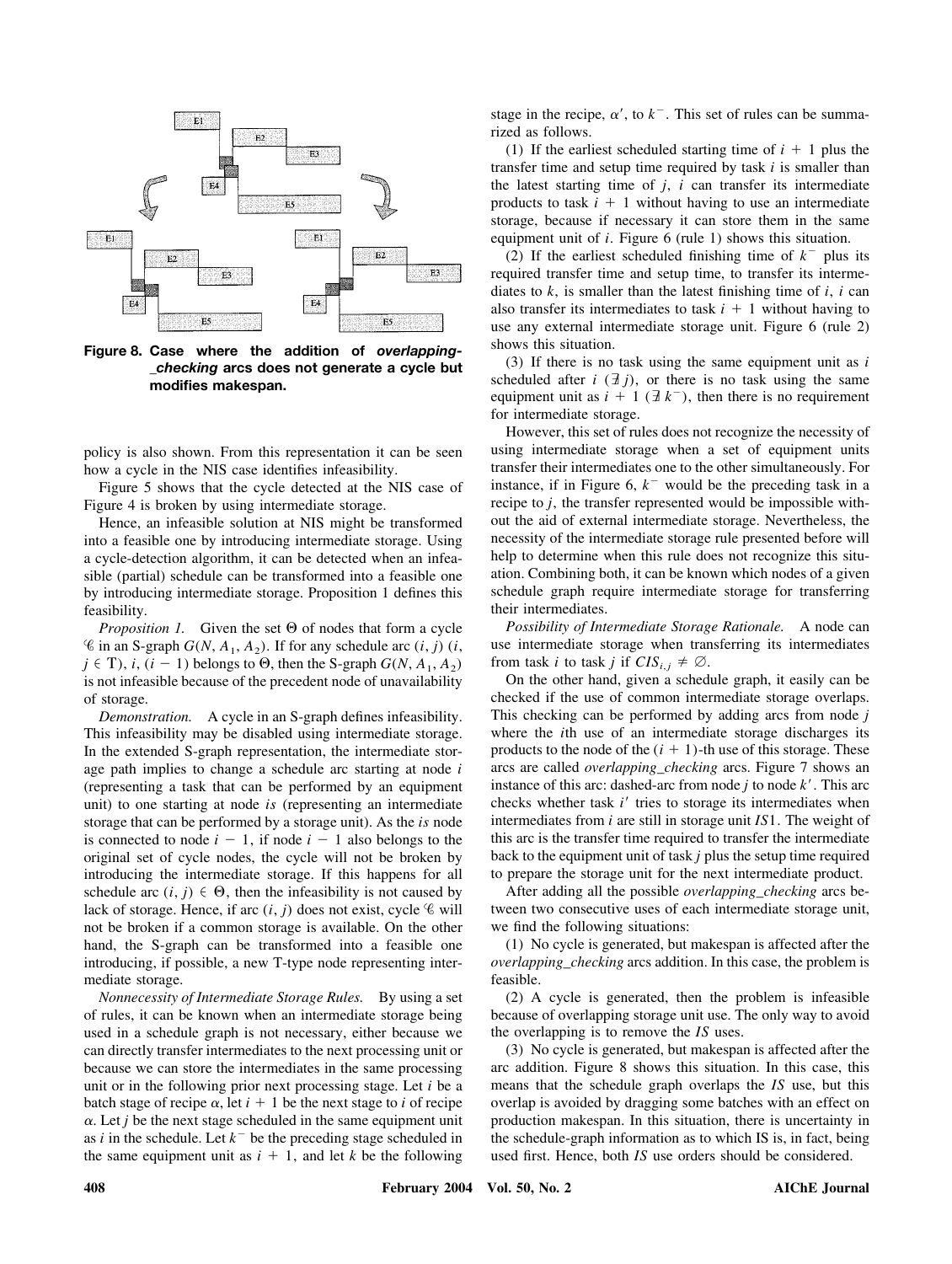

Step 2: IS use checking, after applying rationales of necessity, non-necessity and possibility of intermediate storage.



**Figure 9. Examples of schedule graphs using the set of rationales for storage use and possibility.**

#### *Optimization strategy*

Given all this information, the optimization procedure will look for the optimal sequence of tasks (with lower production makespan) to meet the specified requirements that allow, if possible, the storage of some intermediate products.

The S-graph procedure will be applied in order to find the

optimal schedule. Within this framework, three strategies could be possible:

● Exhaustive B&B, solving the problem considering all the possibilities and paths between each two nodes, that is, at each sequence step of each equipment unit, when a C-type node is found, consider the transfer using intermediate storage and the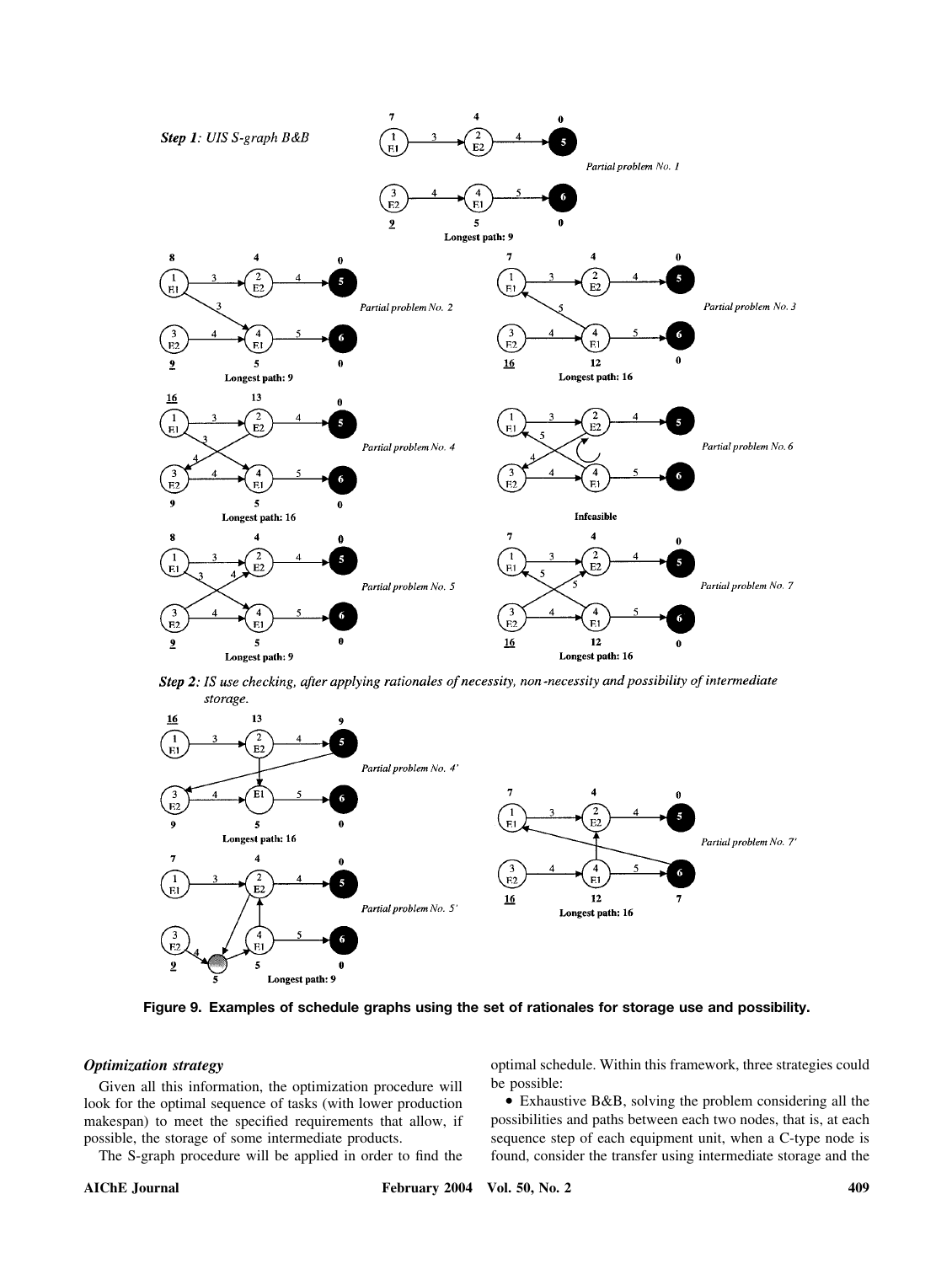

**Figure 10. Example search tree.**

transfer without using storage, and so generate two subproblems.

● First solve the problem without using the possibility of using intermediate storage, and introducing the storage path when necessary to make feasible the schedule and whenever possible to increase productivity.

• First solve the problem by always choosing the intermediate storage path at each P-type node and introduce *NISschedule* arcs when the intermediate storage unit is not necessary and/or not possible.

The exhaustive B&B strategy implies schedule equipment units generating two subproblems from any partial problem: One with a NIS transfer and another with UIS transfer. In this way, when a complete schedule is obtained (*schedule graph*), intermediate storage use is checked, adding the *overlapping- \_checking\_arcs* from each *i*th use to the  $(i + 1)$ -th use of each storage unit. This strategy is not computationally efficient, as it generates two subproblems from each P-type node that is found. Hence, it can be used only to solve small problems. However, as this strategy is not based in any rationale, optimality is guaranteed.

As for the second strategy, it is difficult to determine when the use of intermediate storage will increase final productivity (reduce makespan) of a given S-graph. Therefore, it is discarded.

As a computationally efficient optimization strategy, we choose to initially solve the problem, always choosing, if it exists, the intermediate storage path by expanding the tree with *UIS-schedule* arcs and introducing *NIS-schedule* arcs when storage is not necessary and/or not possible. Specifically, the steps to follow are:

(1) Start branching partial problems by adding *UIS-schedule* arcs in place of each P-type node. Otherwise, add a *NIS-*

*schedule* arc. With this, on the one hand, the use of storage is probably assumed when not necessary and, on the other, their use may overlap. Nevertheless, the lower bound of any of these partial problems will always be lower than or equal to any feasible one, and therefore there is no lose of optimality when bounding the searching tree with these partial problems.

(2) Once a complete schedule is obtained, check to see which nodes of those scheduled to use the storage paths need to use common storage. Those nodes transferring their materials using the storage paths not requiring common storage are changed to *NIS-schedule* arcs. In order to perform this, see if it is necessary, or not, to use the intermediate storage rules described earlier.

(3) Finally, check to see if tasks try to store their intermediates in the same storage at the same time, that is, if there is infeasibility in the use of the storage unit. For this, the schedule graph is extended to incorporate the storage nodes, as shown in Figure 4, and the possibility of intermediate storage rationale described earlier is used. When overlapping is detected, all possible combinations of intermediate storage use removal are considered, until a feasible IS use is found or the solution is discarded (because it is infeasible).

# *Algorithm for computationally optimal CIS policy scheduling*

The optimal schedule is determined by applying the B&B framework of the S-graph representation. Each node in the B&B algorithm tree corresponds to a partial schedule. At the root of the tree, the only earlier constraints of the product recipes are applied, that is, the S-graph contains no arcs representing task sequences in the units. For this graph, the backward *longest path algorithm* can be applied to obtain a lower bound of the makespan. Then, the tasks assigned to the different units are sequenced one by one. Each time a task is sequenced, a branch is generated in the tree, and the longest path algorithm is applied again if no cycle is detected on the graph. When the tree reaches the bottom, a complete schedule has been obtained and a lower bound of the makespan can be calculated. The Appendix shows the main procedure and the different parts of the B&B algorithm.

The *longest path algorithm* assumes that unlimited waiting times are allowed. If this is not the case, the lower bound of the makespan has to be calculated using a linear programming (LP) model. Later, in Example 1, a LP formulation to be solved in this situation is shown.

Each time the lower bound of a partial schedule is greater than the current upper bound, or that the partial schedule is not acyclic, the branch of study is pruned.

This B&B algorithm is divided into the following procedures (according to optimization strategy 3).

**Table 1. Recipes Used for Algorithm Evaluation**

|      | Product A      |             | Product B      |             | Product C      |              | Product D      |              | Product E      |             | Product F      |              | Product G      |              | Product H      |              |
|------|----------------|-------------|----------------|-------------|----------------|--------------|----------------|--------------|----------------|-------------|----------------|--------------|----------------|--------------|----------------|--------------|
| Task | Equip.<br>Unit | Time<br>(u. | Equip.<br>Unit | Time<br>(u. | Equip.<br>Unit | Time<br>(u.) | Equip.<br>Unit | Time<br>(u.) | Equip.<br>Unit | Time<br>(u. | Equip.<br>Unit | Time<br>(u.) | Equip.<br>Unit | Time<br>(u.) | Equip.<br>Unit | Time<br>(u.) |
|      | U1             | 10          |                |             | U4             |              | U4             |              | U1             | 15          | U1             | 10           | U3             |              | U <sub>4</sub> |              |
|      | U2             |             | U3             |             | U3             |              | U6             |              | U <sub>3</sub> | 8           | U <sub>2</sub> | 20           | U <sub>2</sub> |              | U3             |              |
|      | U3             |             | U6             |             | U <sub>2</sub> | 10           | U2             |              | U <sub>4</sub> | 12          | U <sub>3</sub> |              | U1             | 20           | U <sub>2</sub> |              |
|      | U4             |             | U5             |             | U6             | 10           | U5             | 10           |                |             | U4             | 13           |                |              |                |              |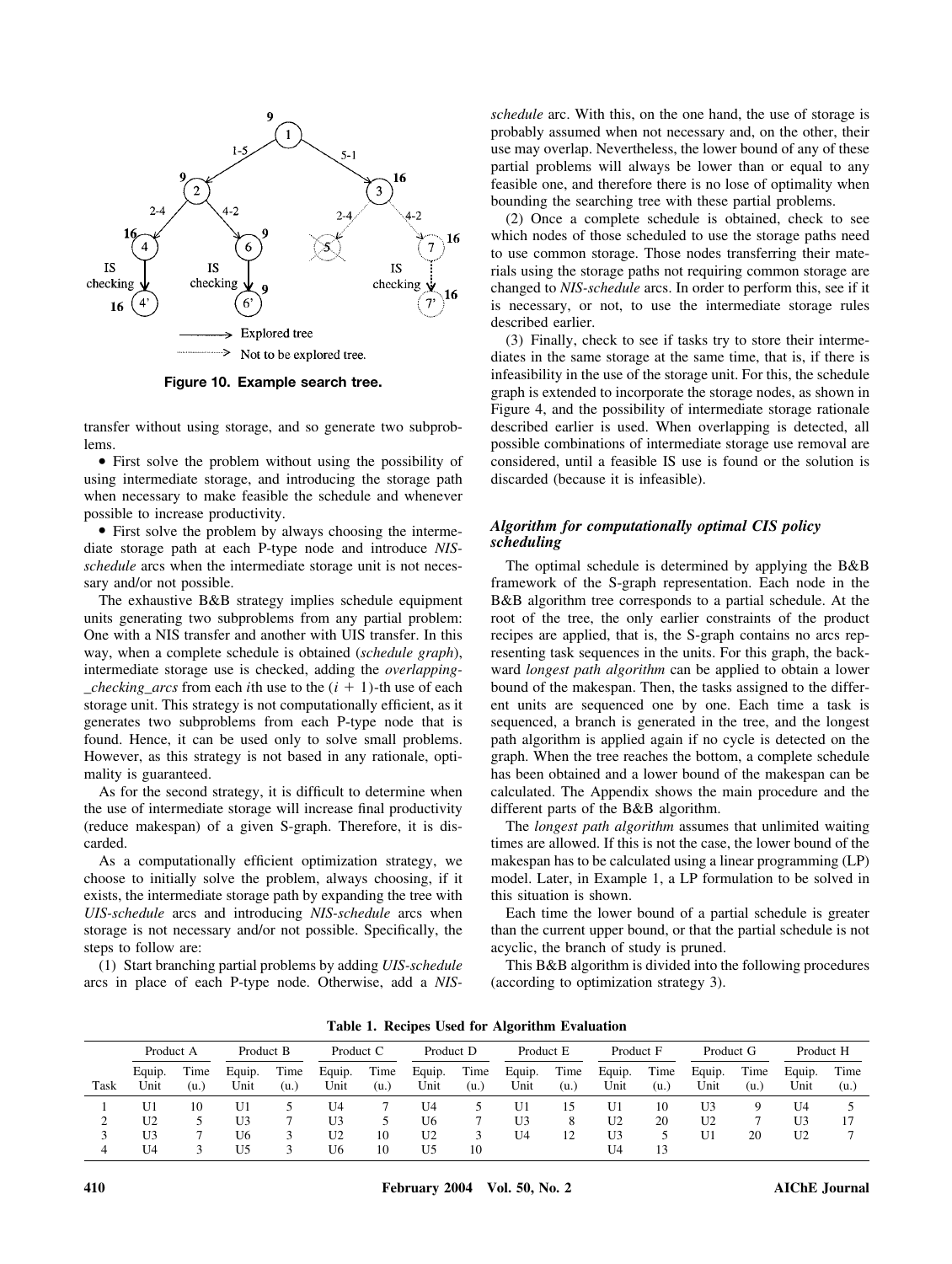**Table 2. Randomly Generated Input Data for Algorithm Evaluation**

|                |                | Number of Batches of Product |              |                   |                |          |                   |   |  |  |  |  |  |
|----------------|----------------|------------------------------|--------------|-------------------|----------------|----------|-------------------|---|--|--|--|--|--|
| Scenario       | A              | B                            | $\mathsf{C}$ | D                 | E              | F        | G                 | H |  |  |  |  |  |
| 1              | 1              | 1                            | 1            | 1                 | $\Omega$       | $\Omega$ | $\Omega$          | 0 |  |  |  |  |  |
| $\mathfrak{D}$ | 0              | 0                            | 0            | 0                 | 1              |          |                   |   |  |  |  |  |  |
| 3              | 0              |                              |              | 0                 | 2              | 0        |                   |   |  |  |  |  |  |
| 4              | 0              | 0                            | 0            | 1                 | 0              |          |                   |   |  |  |  |  |  |
| 5              |                | 0                            |              | 0                 |                | 0        |                   |   |  |  |  |  |  |
| 6              |                |                              |              | 0                 |                | 0        | 2                 |   |  |  |  |  |  |
| 7              |                | 0                            |              | 0                 | 1              | 0        | Ω                 |   |  |  |  |  |  |
| 8              |                |                              |              | 0                 |                | 0        |                   |   |  |  |  |  |  |
| 9              | 2              |                              | Ω            | 0                 | Ω              |          |                   |   |  |  |  |  |  |
| 10             | $\overline{2}$ |                              | 0            | 0                 | Ω              | 0        |                   |   |  |  |  |  |  |
| 11             | $\overline{2}$ | 2                            | 0            | Ω                 | Ω              | 0        | 0                 |   |  |  |  |  |  |
| 12             | 1              | $\overline{c}$               | 0            | 1                 | 0              | 0        | $\mathbf{\Omega}$ |   |  |  |  |  |  |
| 13             |                | 0                            | 2            |                   | 0              | 0        |                   |   |  |  |  |  |  |
| 14             | 0              | 0                            | 0            | 0                 | 3              | 0        | 0                 |   |  |  |  |  |  |
| 15             | 0              | 0                            | 2            | $\mathbf{\Omega}$ | 1              |          |                   |   |  |  |  |  |  |
| 16             |                | 0                            | 0            | 0                 | 0              |          | Ω                 | 2 |  |  |  |  |  |
| 17             | Ω              | 2                            | 0            | 0                 | 0              | 0        | 3                 | 0 |  |  |  |  |  |
| 18             | $\mathfrak{D}$ | 0                            | 0            | 0                 | $\overline{c}$ | 0        |                   |   |  |  |  |  |  |
| 19             |                |                              | 0            | Ω                 | 0              | 0        | 0                 |   |  |  |  |  |  |
| 20             |                |                              |              | 0                 | 1              |          | 0                 | 0 |  |  |  |  |  |

*The* Branching *Procedure.* The recipe graph serves as a root of the searching tree. At any partial problem, one equipment unit is selected and all child partial problems are generated through the possible assignments of this equipment unit to unscheduled tasks. If available, the storage path is always chosen. This procedure uses a backtracking search strategy. When a cycle is detected, the study branch is pruned. The Appendix shows this procedure. For simplicity, it is assumed that there is exactly one equipment unit to perform each task. There is a high degree of freedom in realizing the branching algorithm to select the appropriate or most effective search strategy.

*The* Bounding *Procedure.* The bounding procedure tests the feasibility of a partial problem by first using a cycle search

**Table 3. Exhaustive vs. Rationale-Based Algorithm Evaluation**

|                          |                     | Exhaustive B&B            |                     | Rationale-Based B&B       |
|--------------------------|---------------------|---------------------------|---------------------|---------------------------|
| Scenario                 | Optimal<br>Makespan | Computation<br>Time $(s)$ | Optimal<br>Makespan | Computation<br>Time $(s)$ |
| 1                        | 38                  | 0.1                       | 38                  | 0.02                      |
| $\overline{\mathbf{c}}$  | 63                  | 3.3                       | 63                  | 0.09                      |
| 3                        | 51                  | 0.1                       | 51                  | 0.02                      |
| $\overline{\mathcal{L}}$ | 54                  | 0.1                       | 54                  | 0.02                      |
| 5                        | 46                  | 0.5                       | 46                  | 0.03                      |
| 6                        | 70                  | 218.4                     | 70                  | 1.41                      |
| 7                        | 50                  | 0.8                       | 50                  | 0.04                      |
| 8                        | 51                  | 10.9                      | 51                  | 0.44                      |
| 9                        | 62                  | 100.3                     | 62                  | 0.73                      |
| 10                       | 63                  | 34.5                      | 63                  | 0.36                      |
| 11                       | 53                  | 42.1                      | 53                  | 0.49                      |
| 12                       | 35                  | 0.1                       | 35                  | 0.01                      |
| 13                       | 48                  | 0.6                       | 48                  | 0.02                      |
| 14                       | 66                  | 0.2                       | 66                  | 0.00                      |
| 15                       | 60                  | 0.8                       | 60                  | 0.11                      |
| 16                       | 62                  | 3.0                       | 62                  | 0.09                      |
| 17                       | 76                  | 4.8                       | 76                  | 0.15                      |
| 18                       | 70                  | 0.6                       | 70                  | 0.10                      |
| 19                       | 56                  | 0.4                       | 56                  | 0.03                      |
| 20                       | 61                  | 6.1                       | 61                  | 0.10                      |

**Table 4. Processing and Transfer Times for Example 1**

|                                                |     | Processing Time (u.)   |    |     |    |      | Transfer Time (u.) |               |               |               |   |   |  |  |  |
|------------------------------------------------|-----|------------------------|----|-----|----|------|--------------------|---------------|---------------|---------------|---|---|--|--|--|
| Product U1 U2 U3 U4 U5 U6 U0 U1 U2 U3 U4 U5 U6 |     |                        |    |     |    |      |                    |               |               |               |   |   |  |  |  |
| P1                                             |     | $10 \quad 15 \quad 20$ |    | 12. |    | 8 11 | 2                  | 2             | $\mathcal{D}$ | $\mathcal{P}$ | 3 |   |  |  |  |
| P2                                             | 15. | 8                      | 12 | 10  | 9  | 13   | $\overline{3}$     | 3             | 3             | 3             |   |   |  |  |  |
| P3                                             | 10  | 22                     | 9  | 5.  | 6  | 9    | $\mathcal{D}$      | 4             | $\mathcal{D}$ | $\mathcal{D}$ |   | 2 |  |  |  |
| P4                                             | 20  |                        |    | 10  | 10 | 4    | $\overline{2}$     | $\mathcal{D}$ | 1             | Δ             |   |   |  |  |  |

algorithm. If the partial problem is acyclic, it returns a lower bound for the makespan of all solutions that can be derived from this partial problem.

*The* IS necessity *Procedure*. At the end of the tree, where each feasible solution is reached (schedule graph), the procedure *IS\_necessity* is called. For simplicity, it is assumed that at most only one intermediate storage is connected to each input/ output of each equipment unit. In addition, there is not much sense in connecting more than one storage unit to the same equipment unit. This assumption makes the set of nodes requiring external storage after processing,  $ISN_i$ , single for all *i*  $(i = 1, 2, \ldots, n).$ 

This procedure uses the nonnecessity concept described earlier to identify which nodes are in fact using the intermediate storage. If the nonnecessity rules consider a node requiring storage to be nonrequiring, the resultant graph will be cyclic. This is the case of a set of equipment units simultaneously transferring their intermediates one to the other (the case of Figure 6 where  $k^-$  is the task in the recipe that precedes *j*). If happens, the *IS necessity* rationale (called the *IS\_cycle\_breaking* procedure) is used to identify which nodes in fact require storage. Once all nodes requiring intermediate storage are known, the *IS\_overlapping\_check* procedure is called. The Appendix shows the *IS\_necessity* procedure.

*The* IS\_cycle\_breaking *Procedure.* This procedure is called when a cycle is detected within the *IS\_necessity* procedure. This procedure looks for the set of nodes that by using intermediate storage instead of direct transfer will break the cycle. This procedure is based on the intermediate storage necessity rationale introduced earlier. See the Appendix for the *IS\_cycle\_breaking* procedure when there is only one storage shared among equipment units. In this situation, using the storage  $+$  unit is the same wherever we break the cycle by means of intermediate storage, and hence, it is not necessary to search for all the possible cyclebreaking points.

*The* IS\_overlapping\_check *Procedure.* This procedure checks to see if the use of intermediate storage is infeasible, that is, if more than one equipment unit is trying to store its intermediates in the same storage unit at the same time. This procedure first adds storage arcs from the *i*th use of every intermediate storage unit to its  $(i + 1)$ -th use. If the resulting graph is acyclic, the use of storages is feasible. Otherwise, the *cycle\_remove* procedure is called (see the Appendix).

*The* Cycle–remove *Procedure.* Here, one intermediate storage use is removed after considering all possible uses. For each storage use, the procedure removes it and stores the new *schedule-graph* for a new IS overlapping check (see the Appendix).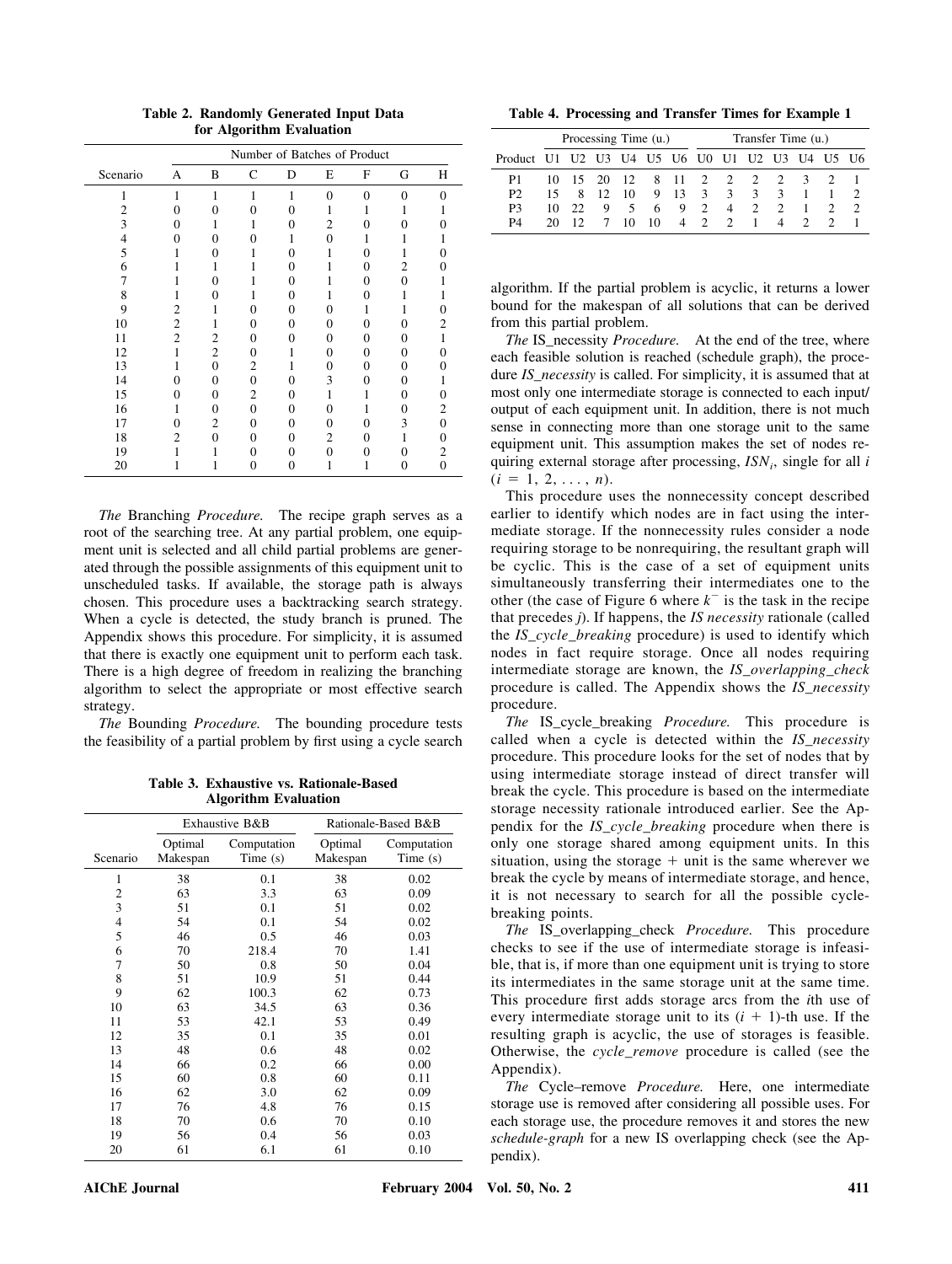| Product<br>Sequence |                |                |               | Unit Setup Times (u.) |                |                |                | Storage Setup Times (u.) |                |                |               |                |               |  |  |
|---------------------|----------------|----------------|---------------|-----------------------|----------------|----------------|----------------|--------------------------|----------------|----------------|---------------|----------------|---------------|--|--|
| $S(N-N)$            | U <sub>1</sub> | U <sub>2</sub> | U3            | U4                    | U <sub>5</sub> | U6             | Product        | U <sub>1</sub>           | U <sub>2</sub> | U <sub>3</sub> | U4            | U5             | U6            |  |  |
| $S(1-2)$            | 3              |                | $\mathcal{D}$ | 4                     | $\overline{2}$ | 3              | P <sub>1</sub> |                          | ↑              | C              | $\mathcal{D}$ |                | 4             |  |  |
| $S(1-3)$            | $\overline{2}$ | ◠              |               | 3                     |                | 4              | P <sub>2</sub> | ◠                        | $\overline{c}$ |                | 4             |                |               |  |  |
| $S(1-4)$            |                | 4              | ◠             | $\sim$                |                | $\Omega$       | P <sub>3</sub> | ↑                        | 3              |                |               |                |               |  |  |
| $S(2-1)$            | 4              |                | ↑             | ◠                     | $\sim$         | $\overline{c}$ | <b>P4</b>      |                          | 3              | 2              | 3             | $\overline{2}$ | $\mathcal{D}$ |  |  |
| $S(2-3)$            |                |                | 4             | $\sim$                |                |                |                |                          |                |                |               |                |               |  |  |
| $S(2-4)$            | 3              | ◠              | 3             |                       |                |                |                |                          |                |                |               |                |               |  |  |
| $S(3-1)$            | $\overline{c}$ |                | 4             | ◠                     |                |                |                |                          |                |                |               |                |               |  |  |
| $S(3-2)$            |                | ◠              | 3             | $\sim$                | $\sim$         |                |                |                          |                |                |               |                |               |  |  |
| $S(3-4)$            | 4              | ◠              | ↑             |                       |                |                |                |                          |                |                |               |                |               |  |  |
| $S(4-1)$            | 4              | 3              | 4             | ◠                     |                |                |                |                          |                |                |               |                |               |  |  |
| $S(4-2)$            |                | 4              | 3             | 3                     | 4              |                |                |                          |                |                |               |                |               |  |  |
| $S(4-3)$            | 3              | C              | 2             |                       | ◠<br>∠         |                |                |                          |                |                |               |                |               |  |  |

**Table 5. Setup Times for Equipment and Storage Units of Example 1**

### *Illustrative example*

This illustrative example consists of scheduling the production of two batches of two different products using two equipment units. The recipe graph is shown in Figure 9 (*partial problem No. 1*). It is assumed that one common storage unit is available to all equipment units. For clarity C-type nodes are not shown. The search tree is given in Figure 10. The nodes of the tree represent the partial problems. The branches are identified by the task sequence they introduce. The lower bound associated with each of the feasible partial problems is shown in boldface. The node of an infeasible partial problem is crossed. The part of the searching tree not to be explored by the optimization strategy is shown by dashed lines. The S-graphs that correspond to these partial problems are shown in Figure 9.

The root of the search tree (*partial problem No. 1*) corresponds to the recipe graph; the longest path, a lower bound of its makespan, is 9. From this partial problem, two branches, *partial problem No. 2* and *No. 3,* are generated for the sequence of equipment unit E1:  $1-4$  and  $4-1$ , with lower bounds of 9 and 16, respectively. The branch with the best lower bound is *partial problem No. 2,* and it is selected to continue expanding the tree. From this partial problem, two branches (*partial problem No. 4* and *No. 5*) are generated: sequences 2–3 and 3–2 for equipment unit E2. Both partial problems are complete schedules, that is, they may lead to a new upper bound for the minimum makespan. *Partial problem No. 4* represents a complete schedule with a makespan of 16, then it checks to see which of the nodes scheduled using the UIS arcs need to use common storage (the necessity and nonnecessity of intermediate storage rationales are used for this). Those nodes not requiring common storage are changed to *NIS-schedule* arcs. Since no node requires storage, the graph does not need to be extended to consider them (*partial problem No. 4*). Now, the lower bound of this partial problem is an upper bound for the optimal makespan. Therefore, *partial problem No. 3* is discarded, as its bound is equal to the actual upper bound and all of its descendants will have a bound equal or higher than it. *Partial problem No. 5* has a lower bound of 9. After checking to see which nodes need to use common storage (using the necessity and nonnecessity of intermediate storage rationales), the nodes not requiring common storage are changed to *NISschedule* arcs and, at the node requiring storage, node 3, the graph is extended to consider it (*partial problem No. 5*). Since there is only one storage unit in use, it is not necessary to check for storage unit overlap. Now, the lower bound of this partial problem (9) is an upper bound for the optimal makespan. Therefore, *partial problem No. 4* is discarded. *Partial problem No. 3* would be the next branch to be expanded, from which sequences 2–3 and 3–2 for equipment unit E2 would be generated. However, they are not to be explored, since the lower bound of their ancestor (*partial problem No. 3*) is not better (lower) than the current upper bound. Now, there are no more



**Figure 11. Optimal schedule graph of multiproduct Example 1; the weight of the arcs show the processing times, transfer times, and setup times.**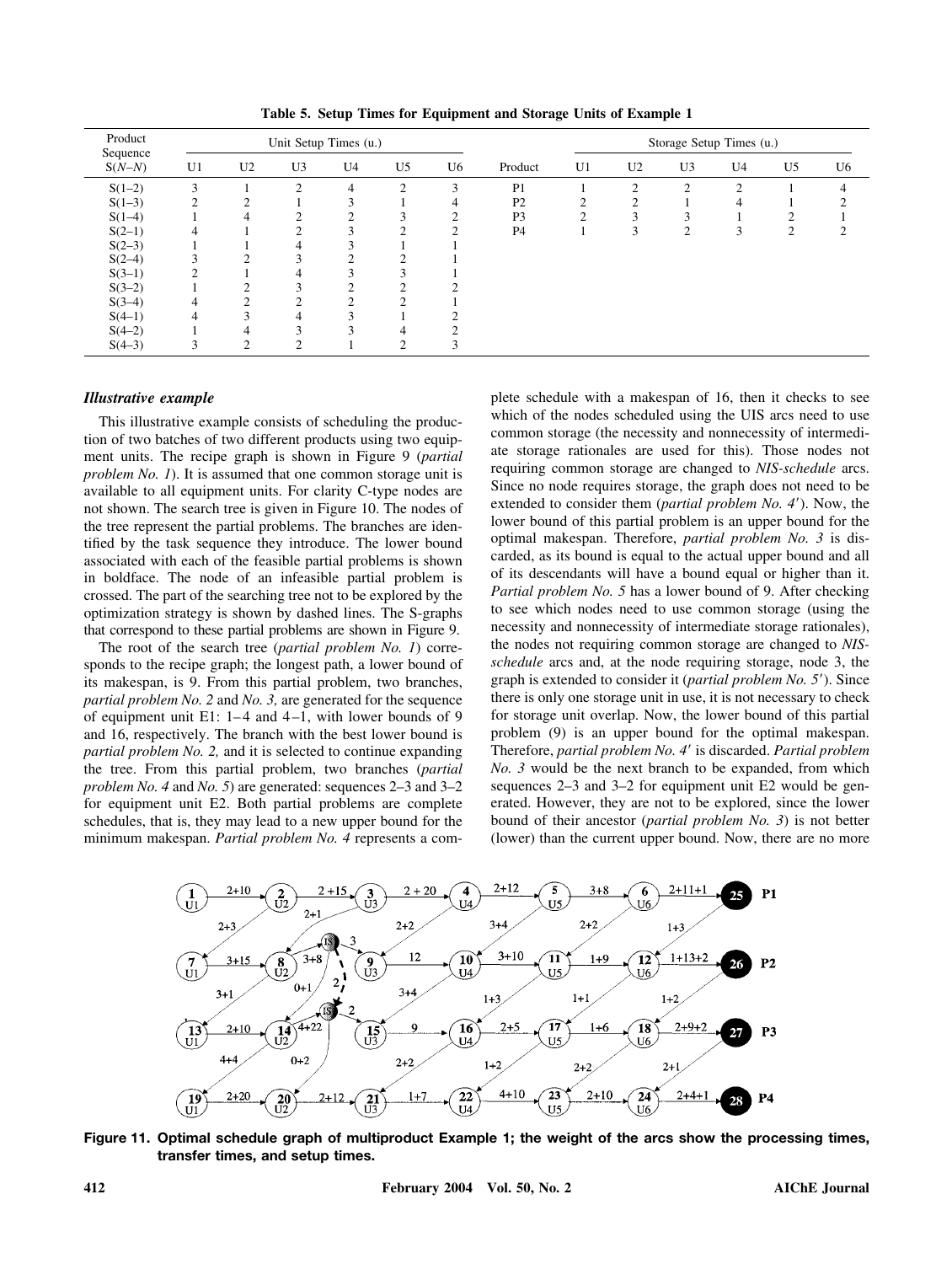

**Figure 12. Optimal Gantt charts of multipurpose Example 2 when scheduling one batch of product A, three of B, two of C, and one of D, when a common storage unit is available, and when no storage unit is available.**

nodes to expand, therefore, the optimal solution is given by *partial problem No. 5.*

#### **Algorithm Performance**

In order to show the accuracy of combining the set of proposed rationales with the S-graph B&B, a set of randomly generated input data is solved using the exhaustive optimization strategy and the rationales-based strategy. In this evaluation, six equipment units, U1, U2, U3, U4, U5, and U6, are available to generate eight products, products A to H. The recipes of the products are given in Table 1, which shows that one common storage is available at the inlet and outlet of each equipment unit. Twenty randomly generated scenarios for evaluation are given in Table 2.

The exhaustive B&B guarantees optimality. Table 3 shows that the exhaustive and the rationales-based approaches always reach the same optimal makespan. Therefore, as was expected, it can be concluded that the set of rationales does not exclude any optimal solution of the B&B exploration. Table 3 also shows that the rationales-based B&B is considerably more computational efficient than the exhaustive one.

# **Program Realizations and Applications**

To evaluate the proposed graph-theoretical algorithm performance, three examples are examined. The first one considers a multiproduct plant producing four different products in six processing units. Setup (switchover) times for units and storage, transfer times, and zero waiting (ZW) blocks are taken into

account in this example. The next example contemplates a multipurpose batch plant. The next case has already been studied in the literature and here we refute the literature solutions. The last example contemplates a large multipurpose case study, where setup times are taken into account.

### *Example 1*

This example was proposed by Jung et al. (1996). The plant is a serial-flow shop system that has four batches carried out in six equipment units, U1, U2, U3, U4, U5, and U6, with one common storage unit IS1 shared among equipment units. Table 4 shows the data used for this example. Setup times as a function of the equipment unit and recipe sequence have been taken into account, as shown in Table 5.

A ZW block is assumed between units 3 and 5. In order to consider the ZW block, the LP problem shown in Eq. 2 is solved. This LP is used to bound partial problems instead of the longest path algorithm that assumes unlimited waiting times

$$
min MS
$$
  
\n
$$
TI_{i} \ge 0 \qquad \forall i
$$
  
\n
$$
TF_{i} = TI_{i} + TOP_{i} + TW_{i} \qquad \forall i
$$
  
\n
$$
TF_{i} = TI_{i'} \qquad \forall (i, i') \in A_{1}
$$
  
\n
$$
TF_{i-1} \le TI_{i'} \qquad \forall (i, i') \in A_{2}
$$
  
\n
$$
TW_{i} \le TW_{i}^{max} \qquad \forall i
$$
  
\n
$$
MS \le TF_{i} \qquad \forall i,
$$
\n(2)

where  $TI_i$  and  $TF_i$  are the initial time and ending time of each process stage  $i$ ;  $TW_i^{max}$  is the maximum waiting time allowed, equal to 0 if  $i$  belongs to the ZW block;  $TOP_i$  the processing time of task *i*:  $MS$  is the production makespan:  $A_1$  represents the set of recipe arcs of a partial problem; and  $A<sub>2</sub>$  stands for the set of schedule arcs.

The optimal NIS production makespan is of 144 u. We suggest that the common intermediate storage production makespan is reduced to 136 u. This is the same value as reported by Jung et al. (1996). However, our framework allows storage of intermediates in the same equipment unit whenever possible, a fact not contemplated in the original solution. For



**Figure 13. Infeasible optimal Gantt chart proposed by Kim et al. (2000) and optimal feasible Gantt chart according to the S-graph algorithm.**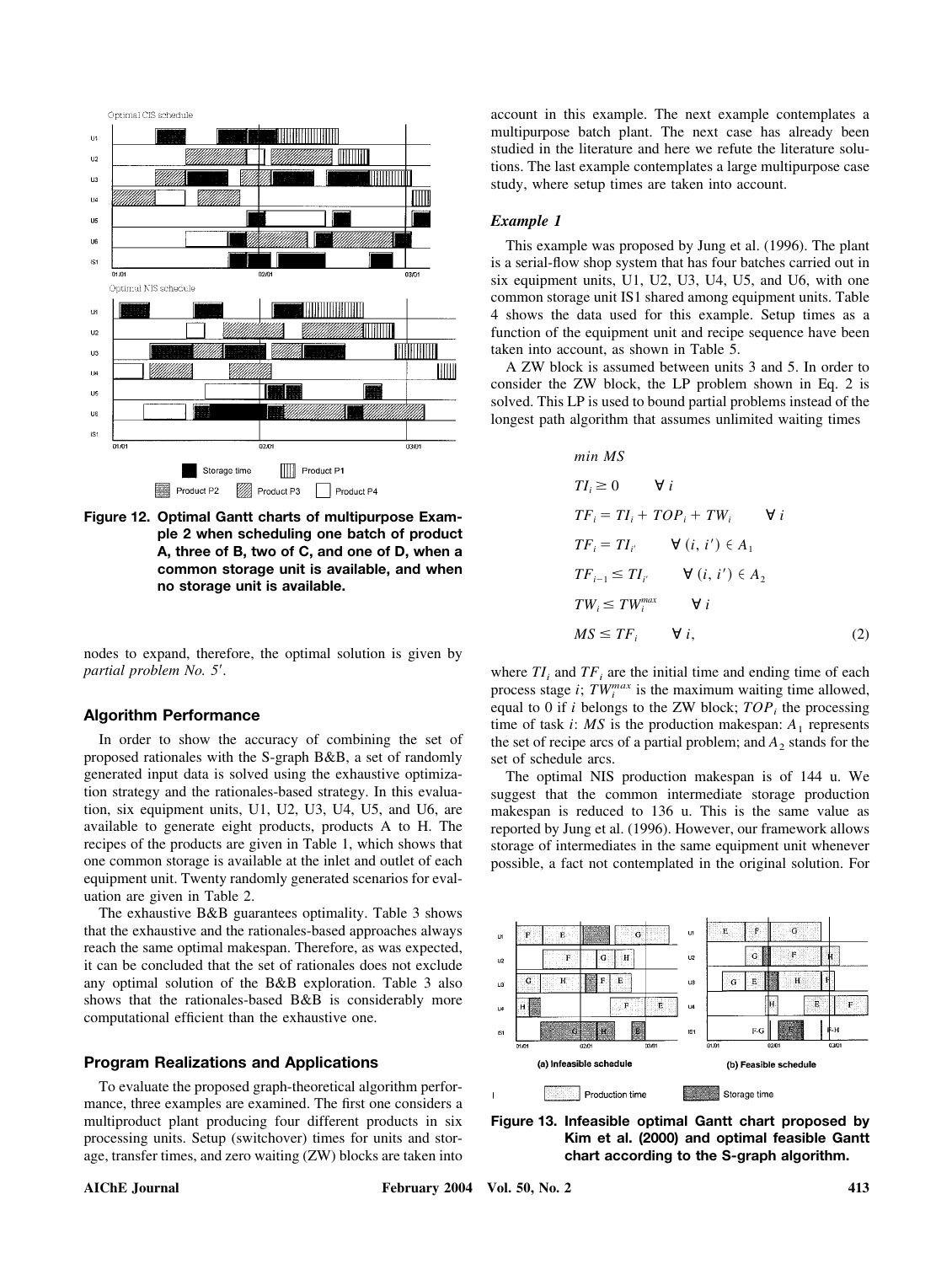

**Figure 14. Infeasible schedule graph representation of the solution proposed by Kim et al. (2000) and optimal feasible schedule graph according to the S-graph algorithm.**

this reason, our actual solution differs from the one reported. In our optimal solution, storage is required after processing products P2 and P3 in equipment unit U2. This storage is performed at the common storage, since U2 is required for further processing. Storage is also required after processing product P3 in equipment unit U5, but here it is possible to perform this storage in the same equipment unit, U5, a situation not contemplated by Jung et al. Figure 11 shows the optimal schedule graph of this example. In this figure we can see the differences between the weight of the arcs among processing time, transfer times, and setup times.

# *Example 2*

In this example six equipment units, U1, U2, U3, U4, U5, and U6, are available to generate four products, products A, B, C, and D of Table 1. One common storage unit is available at the inlet and outlet of each equipment unit. In this example, transfer and setup times have been considered negligible, and no waiting time limitations are assumed.

Figure 12 shows the optimal Gantt chart for producing one batch of product A, three of B, two of C, and one of product P4 when common storage is available (optimal CIS schedule) and in the case where no intermediate storage is allowed (optimal NIS schedule). The optimal solution for CIS is achieved in 32 CPU seconds in a 1-GHz machine. By introducing the common storage the production makespan is reduced from 56 u to 52 u. The optimal CIS Gantt chart shows that the intermediate storage unit is first used from the outlet of equipment unit U6 to the inlet of U2, then from the outlet of U1 to the inlet of U3, then

from the outlet of U1 to the inlet of U3, and finally from the outlet of U3 to the inlet of U6. Therefore, our algorithm properly exploits the flexibility of the common storage unit to increase productivity by 8%. The optimal UIS schedule has a makespan of 51 u, and would be feasible if two common storage units were available.

#### *Example 3*

In this example, the nonsequential multipurpose process proposed by Kim et al. (2000) is solved using the S-graph approach. The process produces four products using four units. These products correspond to products E, F, G, and H of Table 1. The optimal solution reported by Kim et al. (2000) requires a production makespan of 60 u obtained in 1.24 CPU s using an IBM RS/6000 (model 350). Our optimal solution shows a production makespan of 63 u, obtained in 0.08 CPU s of a 1-GHz machine. However, the solution reported in the work of Kim et al. is not feasible (see Figure 13) because the transfer of product B from unit 2 to unit 3 first requires the transfer of product D to storage. But, in order to transfer product D, product C needs to be transferred from storage to unit 2, which requires the transfer of product B. This is impossible if no other external storage unit is available. In the S-graph representation, this infeasible situation is identified by a cyclic graph. Figure 14 shows our optimal feasible schedule graph and the schedule graph of the solution proposed by Kim et al. (2000). It can be observed that this second solution is feasible before adding the *overlapping– checking* arcs, but after adding them, a cycle,

**Table 6. Recipes Used for Example 4**

|      | Product 1      |              | Product 2      |             | Product 3      |             | Product 4      |             | Product 5      |              | Product 6      |              | Product 7      |              | Product 8      |              |
|------|----------------|--------------|----------------|-------------|----------------|-------------|----------------|-------------|----------------|--------------|----------------|--------------|----------------|--------------|----------------|--------------|
| Task | Equip.<br>Unit | Time<br>(u., | Equip.<br>Unit | Time<br>(u. | Equip.<br>Unit | Time<br>(u. | Equip.<br>Unit | Time<br>(u. | Equip.<br>Unit | Time<br>(u.) | Equip.<br>Unit | Time<br>(u.) | Equip.<br>Unit | Time<br>(u.) | Equip.<br>Unit | Time<br>(u.) |
|      | U1             | 100          | U <sub>2</sub> | 150         | U13            | 280         | U14            | 260         | U5             | 350          | U1             | 120          | U <sub>2</sub> | 300          | U3             | 260          |
|      | U2             | 450          | U10            | 90          | U8             | 300         | U9             | 190         | U10            | 120          | U6             | 30           | U7             | 50           | U8             | 200          |
|      | U14            | 400          | U12            | 240         | U <sub>3</sub> | 250         | U <sub>4</sub> | 300         | U15            | 420          | U11            | 300          | U12            | 250          | U12            | 250          |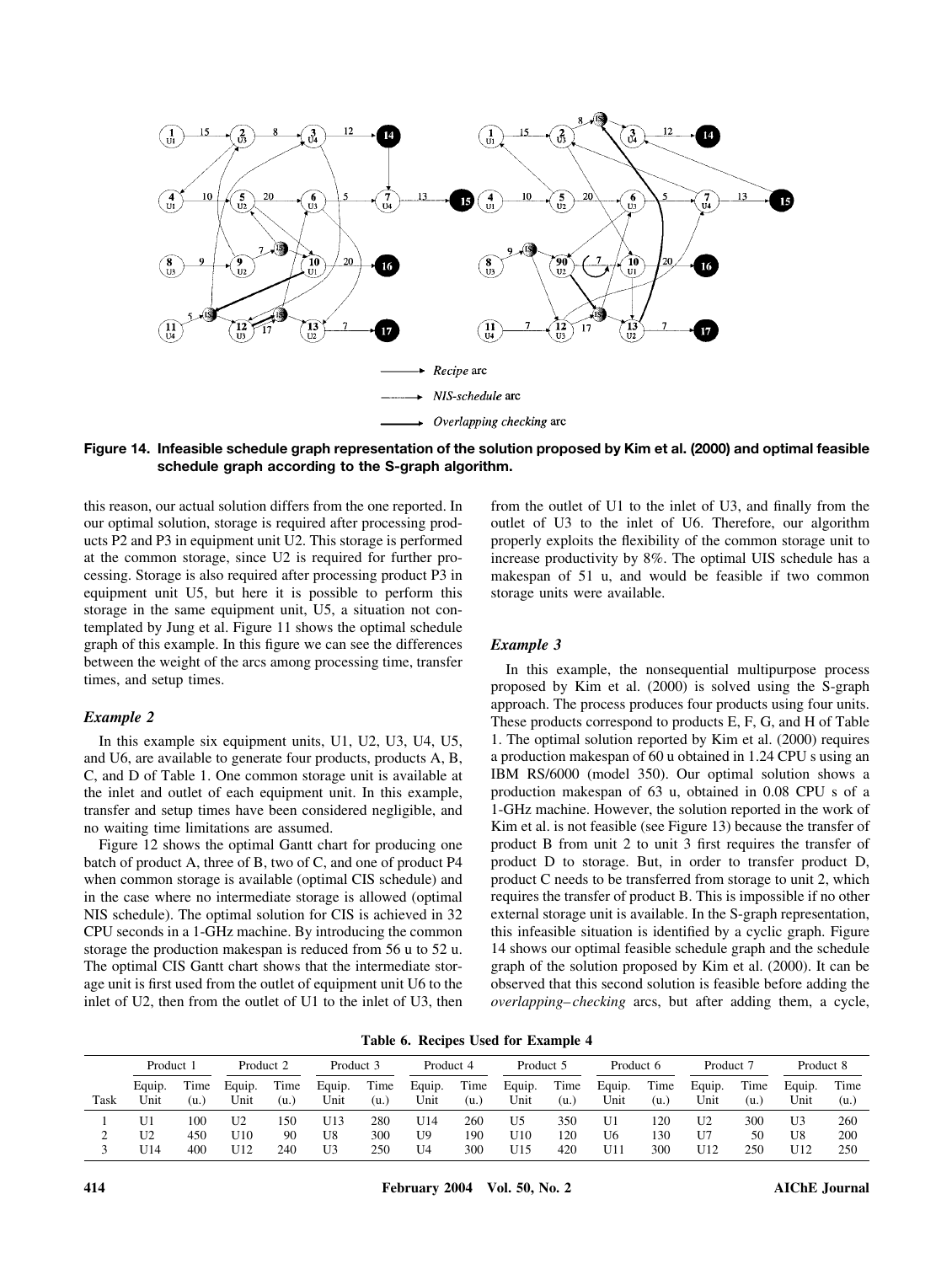**Table 7. Number of Batches of the Products**

| Product           |  |  |  |  |
|-------------------|--|--|--|--|
| Number of batches |  |  |  |  |

generated in nodes 11, IS2, and 7 identifies infeasibility in the storage unit use.

# *Example 4*

Fifteen equipment units, U1 through U15, are available to generate eight products, 1 to 8. The recipes of the products are given in Table 6. The changeover time is 10 min for equipment units U1, U12, and U13, 30 min for equipment units U8, U9, U10, U11, U14, and U15, and 60 min for equipment units U2, U3, U4, U5, U6, and U7. One storage unit to share among all equipment units is available. Changeover time for the storage unit is zero. The number of batches to be produced is given in Table 7 for each product. The problem was solved in 132-s CPU time on a AMD-Athlon 1 GHz machine. The resultant makespan is of 1910 min. Figure 15 shows the corresponding schedule graph.

# **Concluding Remarks**

This study demonstrates that the proposed graph-theoretical approach S-graph for scheduling multiproduct and multipurpose batch plants with shared storage is feasible and efficient. The basic algorithm of the S-graph has been extended by first introducing a new type of node in the graph that represents the possibility of using intermediate storage (C-type node). In order to efficiently solve the problem, the exploration tree is reduced from the beginning by using a set of rationales. In the proposed algorithm, the problem is initially solved by always choosing the storage path if available. Once a schedule graph is obtained, storage use necessity and graph feasibility are analyzed. This procedure guarantees optimality, as the lower bound of any of the S-graphs obtained by always choosing the storage path always will be lower or equal to any respective feasible schedule graph. A set of rationales determines whether a given schedule graph storage unit use is infeasible. If it is, all of the possible IS unit allocations are considered for removal until use of the IS unit in the schedule graph becomes feasible; otherwise, the subproblem is discarded. This algorithm has been tested in multiproduct and multipurpose batch-plant case studies, showing the performance and accuracy of the method.



**Figure 15. Schedule graph of the optimal CIS solution of Example 4.**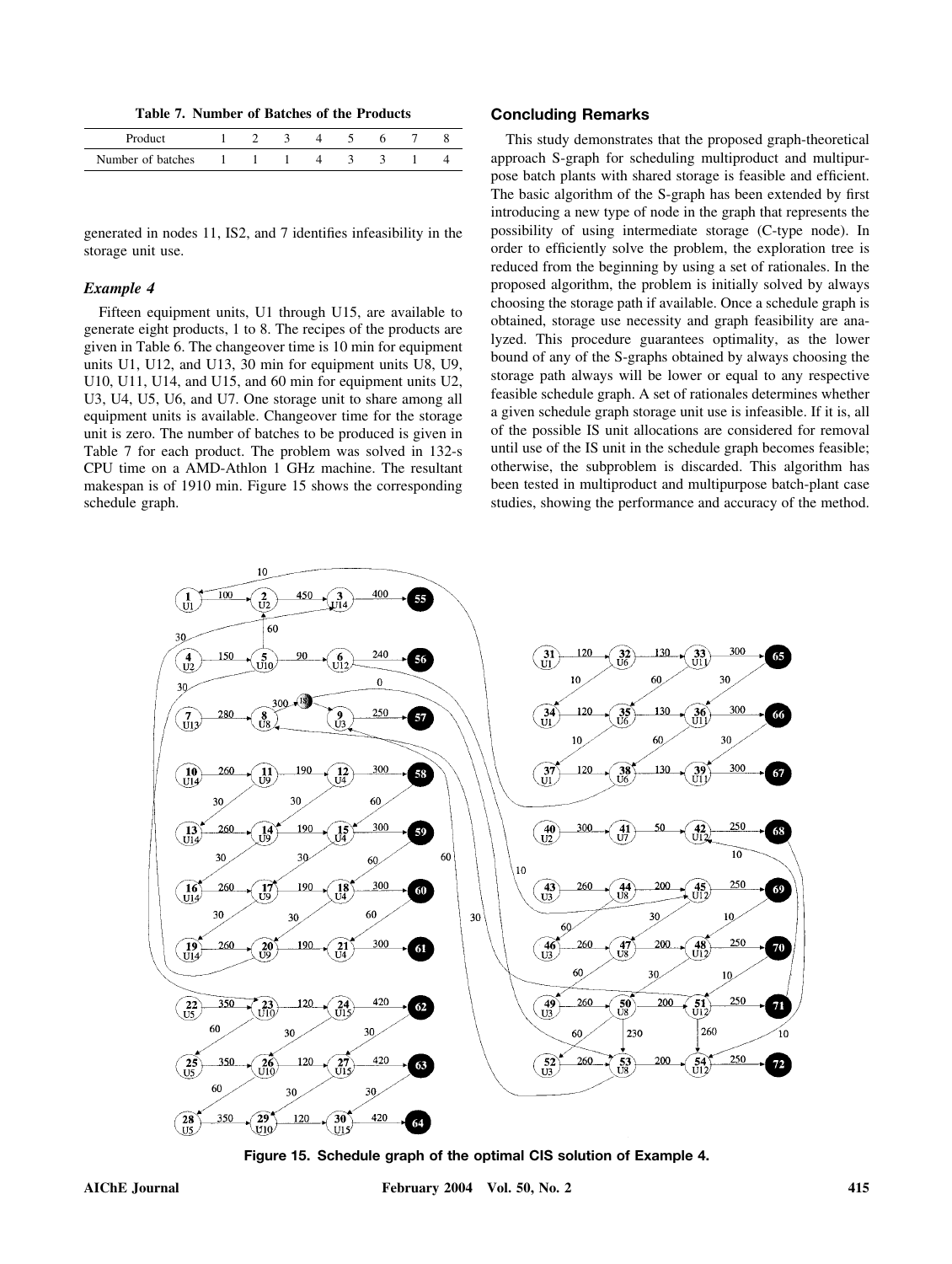#### **Acknowledgment**

One of the authors (J.R.) acknowledges a grant from the *Generalitat de Catalunya.* This research has been supported in part by the Hungarian National Science Foundation OTKA T-029-309 and by the European community (CHEM project n G1RD-CT-2001-00466).

#### **Literature Cited**

- Adams, J., E. Balas, and D. Zawack, "The Shifting Bottleneck Procedure for Job Shop Scheduling," *Manage. Sci.,* **34**, 391 (1988).
- Canton, J., M. Graells, and L. Puigjaner, "Modeling Intermediate Storage for the Scheduling of Multipurpose Batch Chemical Processes Using Event Operation Networks," AIChE Meeting, Dallas, TX (1999).
- Friedler, F., K. Tarjn, Y. Huang, and L. Fan, "Graph-Theoretic Approach to Process Systhesis: Axions and Theorems," *Chem. Eng. Sci.,* **47**, 1973 (1992).
- Holczinger, T., J. Romero, L. Puigjaner, and F. Friedler, "Scheduling of Multipurpose Batch Processes with Multiple Batches of the Products," *Hungarian J. Ind. Chem.,* **30**, 305 (2002).
- Ierapetritou, M., and C. Floudas, "Short-Term Scheduling: New Mathematical Models vs. Algorithmic Improvements," *Comput. Chem. Eng.,* **22**, S419 (1998).
- Jung, J., H. Lee, and I. Lee, "Completion Times Algorithm of Multi-Product Batch Processes for Common Intermediate Storage Policy (cis) with Nonzero Transfer and Set-Up Times," *Comput. Chem. Eng.,* **20**, 845 (1996).
- Kim, M., J. Jung, and I. Lee, "Optimal Scheduling of Multi-Product Batch Processes for Various Intermediate Storage Policies," *Ind. Eng. Chem. Res.,* **35**, 4058 (1996).
- Kim, S., H. Lee, I. Lee, E. Lee, and B. Lee, "Scheduling of Non-Sequential Multipurpose Batch Processes Under Finite Intermediate Storage Policy," *Comput. Chem. Eng.,* **24**, 1603 (2000).
- Kondili, E., C. Pantelides, and R. Sargent, "A General Algorithm for Short-Term Scheduling of Batch Operations—i. MILP Formulation,' *Comput. Chem. Eng.,* **17**(2), 211 (1993).
- Ku, H., and I. Karimi, "Scheduling in Serial Multi-Product Batch Processes with Finite Interstage Storage: A Mixed Integer Linear Program Formulation," *Ind. Eng. Chem. Res.,* **27**, 1840 (1988).
- Ku, H., and I. Karimi, "Completion Time Algorithms for Serial Multiproduct Batch Processes with Shared Storage," *Comput. Chem. Eng.,* **14**, 49 (1990).
- Mokashi, S., and A. Kokossis, "Maximum Oder Tree Algorithm for Optimal Scheduling of Product Distribution Lines," *AIChE J.,* **48**(2), 287 (2002).
- Pinto, J., and I. Grossmann, "A Continuous Time Mixed Integer Linear Programming Model for Short Term Scheduling of Multistage Batch Plants," *Ind. Eng. Chem. Res.,* **34**, 3037 (1995).
- Pinto, J., and I. Grossmann, "Assignment and Sequencing Models of the Scheduling of Process Systems," *Ann. Oper. Res.,* **81**, 433 (1998).
- Reklaitis, G., "Perspectives on Scheduling and Planning of Process Operations," *Proc. Int. Symp. on Process System Engineering*, Montreal, Canada (1991).
- Sanmarti, E., T. Holczinger, L. Puigjaner, and F. Friedler, "Combinatorial Framework for Effective Scheduling of Multipurpose Batch Plants," *AIChE J.,* **48**(11), 2557 (2002).
- Schilling, G., and C. Pantelides, "A Simple Continuous-Time Process Scheduling Formulation and a Novel Solution Algorithm," *Comput. Chem. Eng.,* **20**, S1221 (1996).
- Shah, N., "Single and Multisite Planning and Scheduling: Current Status and Future Challenges," *Foundations of Computer Aided Process Operations*, AIChE Symp. Ser., **94**(320), 91 (1998).
- Voudouris, V., and I. Grossmann, "MILP Model for Scheduling and Design of a Special Class of Multipurpose Batch Plants," *Comput. Chem. Eng.,* **20**(11), 1335 (1996).
- Wiede, W., "An Interactive Scheduling System for the Operation of Multi-Product Plants," PhD Diss., Purdue Univ., West Lafayette, IN (1984).

# **Appendix**

This Appendix gives a detailed algorithm description of the rationale-based CIS production scheduling method presented. The Main procedure of the CIS scheduling algorithm:

**procedure** *main*

**notation:**

*n*: number of equipment units

- $N_i$  ( $i = 1, 2, \ldots, n$ ): set of tasks that can be performed by equipment unit *i*
- *last\_node:* set of pairs  $(i, j)$  where  $i$  is an equipment unit and *j* is a node.

 $PP = (G(N, A_1, A_2), bound, last\_node, SOU N)$ 

**input:** recipe-graph  $G(N, A_1, \emptyset)$  and  $N_i$  ( $i = 1, 2, ..., n$ ) **begin**

 $SET = \emptyset$ ; *bound* = 0; *SOU N* =  $N_1 \cup N_2 \cup ... \cup$ *N<sub>n</sub>*;

 $last\_node = \emptyset$ ;  $current\_best = \infty$ ;

- Put  $(G(N, A_1, \emptyset))$ , *bound*, *last\_node*, *SOU N*) into *SET*; **while**  $SET \neq \emptyset$  **do** 
	- Select and remove element *G* from *SET*, being denoted by *PP*; *branching* (PP);

#### **end**

**end**

- *Branching* (PP) procedure:
- **procedure** *branching* (PP)

**comment:** *generates* all child partial of partial problem *PP* **notation:**  $graph(PP) = G(N, A<sub>1</sub>, A<sub>2</sub>)$ 

 $bound(PP) = bound$ 

*last*\_*node*(*PP*) - *last*\_*node*

$$
SOU N(PP) = SOU N
$$
  
**begin**

let *EQ* be an equipment unit that can be assigned to an unscheduled node;

let  $SO = N_{EQ} \cap SOU N(PP)$ ;

 $f$  *or* all  $k \in SO$  **do** 

- **if** there is no pair  $(i, j) \in last\_node \mid i = EQ$  then  $Put(*graph*(*PP*), *bound*(*PP*), *last*<sub>node</sub>(*PP*) \cup$ {*EQ*, *k*}, *SOU N*(*PP*) \ *k*}) *into SET*;
	- **else** let  $G_o(N, A_1, A_2) = graph(PP)$ ; **for all**  $(j, l) \in A_1$  **do** update  $c(j, l)$ ;  $G_o(N, A_1, A_2) = G_o(N, A_1, A_2 \cup \{(l, k)\});$ **end** *bounding*( $G_o(N, A_1 \cup A_2)$ , *bound*); **if** *bound*  $\leq$  *current best* **then if** *SOU*  $N(PP) \setminus k = \emptyset$  **then**  $IS\_necessity(G_o(N, A_1, A_2));$ **else**  $Put(G<sub>o</sub>(N, A<sub>1</sub>, A<sub>2</sub>), bound, last\_node(PP) \cup \{EQ,$ 
		- $k$ }  $\{EQ, j\}$ , *SOU N*(*PP*)  $\{k\}$ ) *into SET*; **end**

**end**

**end**

**end end**

*IS\_necessity(G)* procedure:

**procedure** *IS\_necessity*( $G(N, A_1, A_2)$ )

**comment:** checks the necessity of intermediate storage

- **notation:** *next*(*i*): Node using the same equipment unit just after node *i*.
	- *prev*( *j*): Node using the same equipment unit just before node *j*.
	- *dj* : Longest distance of node *j* from all product nodes when bounding G.
	- *ISN*: Set of nodes requiring to store their products.